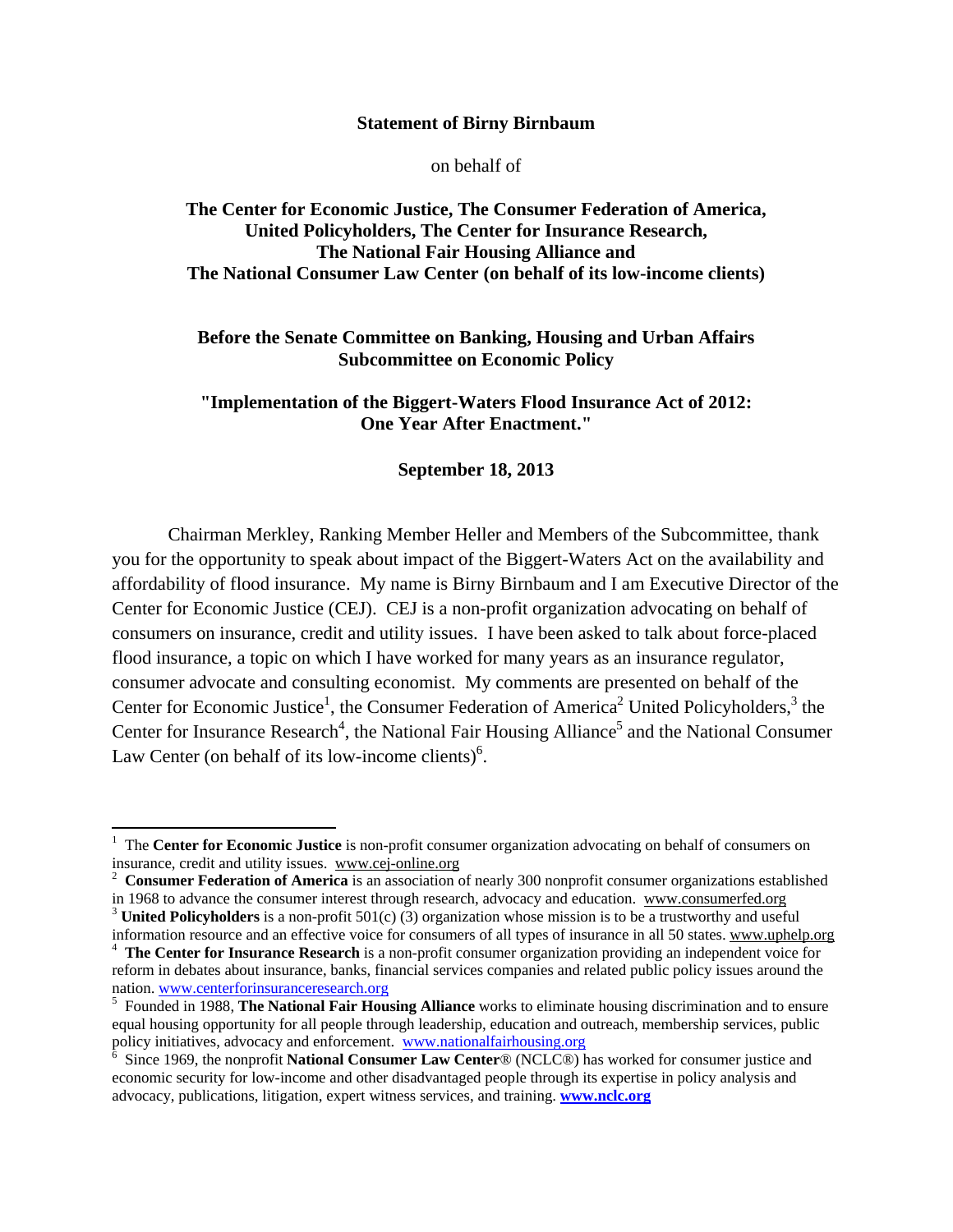#### **1. What is Force-Placed Insurance?**

Federally-regulated lending institutions may not make, increase, extend, or renew any loan secured by improved real estate in a Special Flood Hazard Area (SFHA), as determined by the Federal Emergency Management Agency (FEMA), unless the improved property serving as collateral for the loan is covered by a minimum amount of flood insurance.<sup>7</sup>

Federal law also provides for force-placement of flood insurance in the event the borrower fails to maintain the required amount of flood insurance coverage. $8$  The law places the responsibility on the lender / servicer to determine if a lapse in required flood insurance has occurred and to notify the borrower of such lapse in coverage prior to force-placing flood insurance.<sup>9</sup>

Among other responsibilities, a mortgage servicer is also required, through its servicing agreement with the owners of the mortgage loan, to ensure that required flood insurance coverage on the properties serving as collateral for the loan is in-force. This requirement involves two distinct activities – tracking insurance on loans being serviced and placing insurance when the borrower fails to maintain the required insurance coverage. The insurance placed by the servicer under these circumstances is called lender-placed flood insurance or forceplaced flood insurance (FPIF). FPIF protects the lender's collateral in the event the borrower fails to maintain insurance protecting the collateral and enables the servicer to comply with federal requirements.

This division of responsibilities – insurance tracking for the servicer, provision of FPIF coverage under the master policy by the insurer – is well recognized in regulatory requirements and industry practice. For example, in the cover letter to an FPI rate filing in Florida earlier this year from the largest writer of force-placed insurance (FPI), American Security Insurance Company (ASIC) wrote: $10$ 

Any type of real estate loan involving a commercial or residential structure requires the borrower to keep sufficient insurance coverage in force to satisfy the lender's interest should the structure (collateral) be destroyed or damaged. In order to make sure this requirement is met, most lenders have a department which keeps track of all the insurance policies covering properties for outstanding loans. If borrower provided coverage is cancelled or expired, the lender begins sending a series of follow-up letters to the borrower reminding the borrower of his obligation to keep insurance in force. If the borrower fails to comply, the lender will request issuance of the policy.

 $7\,$  42 USC § 4012a(b)

<sup>8</sup> 42 USC § 4012a(e)

<sup>&</sup>lt;sup>9</sup> 42 USC § 4012a(e)

<sup>&</sup>lt;sup>10</sup> Filing No. 13-04125 with Florida Office of Insurance Regulation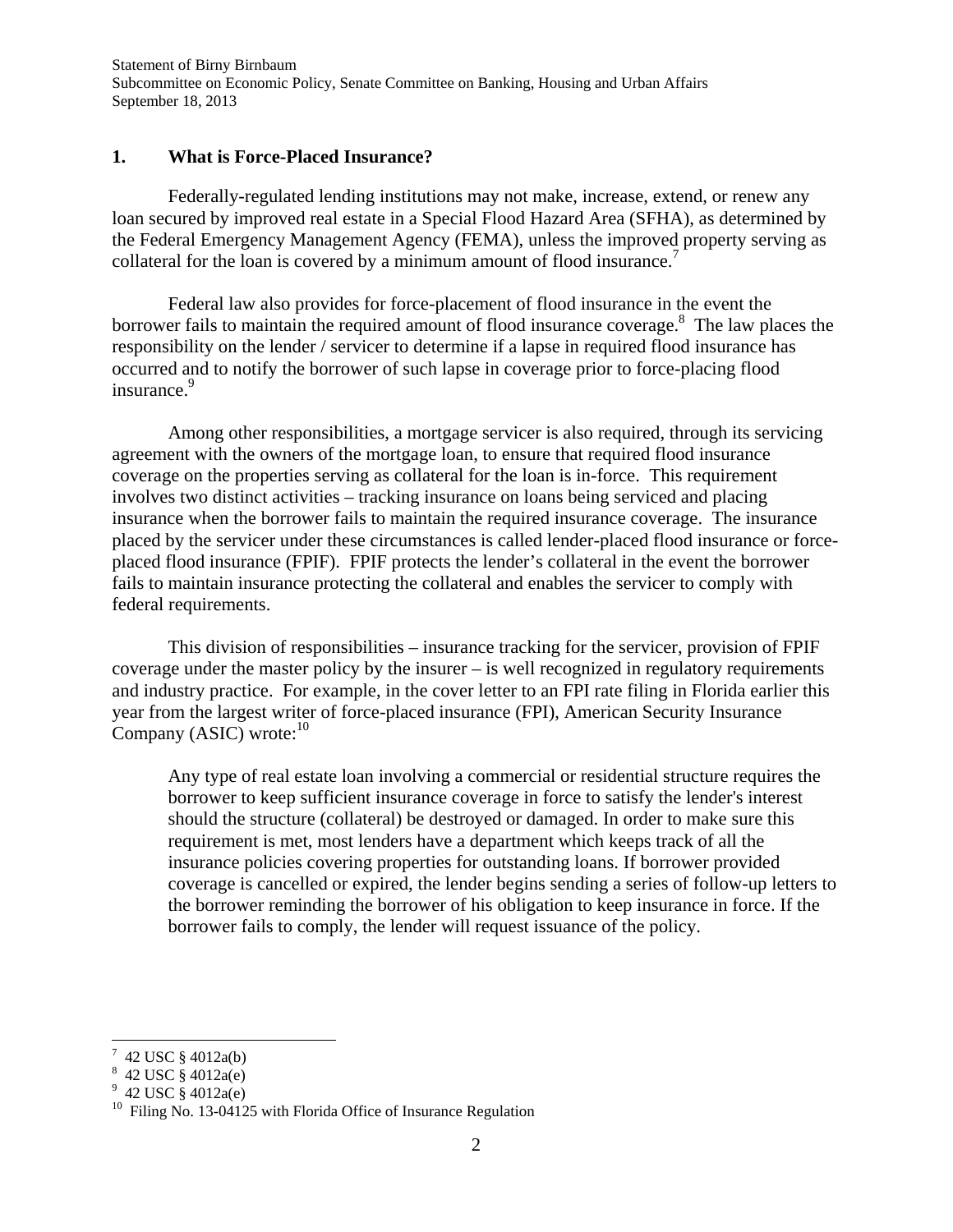## *1.1 Ensuring Continuous Insurance Coverage*

Mortgage lenders and servicers are required to ensure that borrowers in SFHAs have continuous flood insurance coverage. To ensure there is no lapse in flood coverage, servicers purchase FPIF policies from insurers. The FPIF insurance policy sold to the servicer is a group insurance master policy. Group insurance means that the policy covers a group of properties and not just a single property like the homeowners insurance policy purchased by a borrower. A master policy means that the policy covers all eligible properties and, as a property becomes eligible for coverage, a certificate of coverage for the individual property is issued under the master policy.

The FPIF policy provides that coverage begins on any property in the servicer's covered mortgage loan portfolio at the instant that the borrower's voluntary policy ceases to provide the required coverage. This provision is called automatic coverage. The FPIF policy provides coverage, for example, if the borrower's voluntary flood insurance policy is canceled by the borrower or the NFIP, or lapses because of non-payment of premium. The FPIF policy provides coverage whenever the borrower's required insurance fails to remain in-force – even if the servicer or its vendor do not discover this failure of insurance coverage for days or weeks after the borrower's policy coverage has ended. The FPIF group policy covers all properties in the servicer's loan portfolio and provides coverage as needed.

When a lapse in coverage is discovered on a property in the mortgage loan portfolio, the FPIF insurer is instructed to issue a certificate of coverage retroactive to the date and time the borrower's coverage ceased to be in-force along with correspondence to the borrower on behalf of the servicer that such insurance has been issued and the charges for the FPIF has been added to the borrower's escrow account. The correspondence informs the borrower that the FPIF coverage will be canceled if the borrower provides the required evidence of insurance coverage. This process is largely automated and conducted by a single vendor providing insurance tracking services and FPIF insurance.

The FPIF insurance company bills the servicer on a periodic basis for all the insurance provided. In most instances, the servicer, in turn, assesses FPIF charges to individual borrowers, removes funds from the borrower's escrow to pay for the FPIF premium, debits the borrower's escrow if there are insufficient funds to pay the premium, or establishes an escrow account if one does not exist and debits the new escrow account for the amount of the FPIF premium. Again, while this is a servicer responsibility, some or all of these activities are performed by the FPIF insurance company or vendor on behalf of the loan servicer under a contract with the servicer.

If the borrower provides evidence that there was no lapse in required insurance coverage, the FPIF insurance company will refund the premium paid by the servicer and the servicer will refund the FPIF amounts charged to the borrower's loan.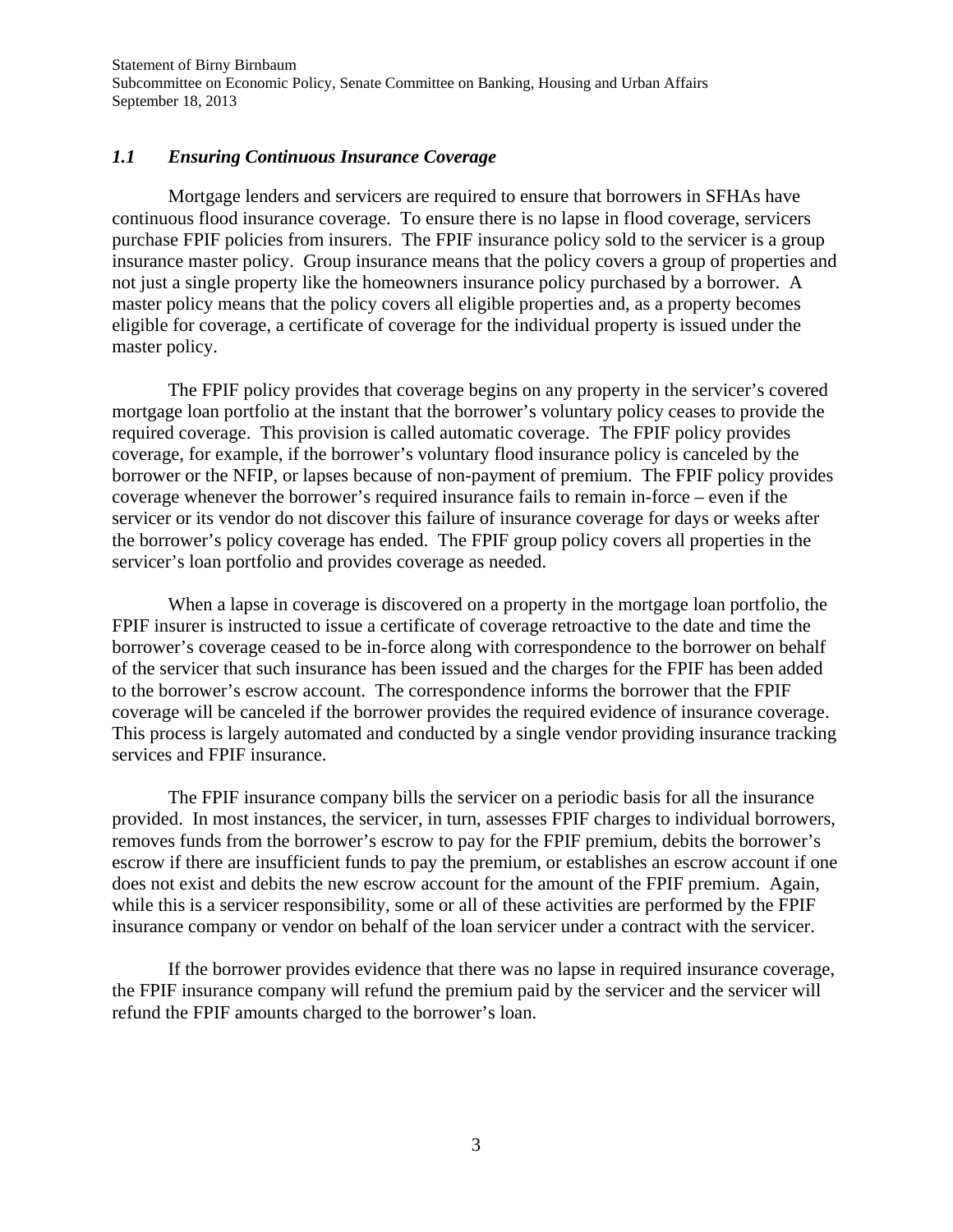# *1.2 FPIF GAP*

Because almost all voluntary flood insurance is provided by the NFIP and because NFIP coverage is capped at a maximum amount of \$250,000 for a residential structure, FPIF coverage is force-placed not only when a borrower is required to maintain flood insurance and has no flood coverage, but is also force-placed when the borrower has insufficient voluntary flood coverage in place. When a borrower has purchased a voluntary flood insurance policy, but the coverage provided by that policy is less than the amount of coverage required by the servicer, the servicer will force-place FPIF in the amount of the difference between the required amount of flood coverage and the amount of voluntary flood coverage. This excess FPIF is sometimes referred to as FPIF GAP.

## *1.3 Servicer Recovers FPIF Premiums Even In Event of Foreclosure*

 The mortgage servicer recovers the FPIF premium it has paid to the FPIF insurer, even in the event that a borrower defaults and there is a foreclosure or short sale because the FPIF premiums are paid by the owner of the loan (the investor) to the servicer out of the proceeds from the foreclosure or short sale.

# *1.4 Blanket FPIF Policies – No Servicer Charges to Individual Borrowers*

In the most common type of FPIF program the servicer pays a premium to the FPIF insurance company and then assesses FPIF charges on individual borrowers. However, there is no statute or regulation requiring a servicer to charge a borrower for FPIF. In fact, there are FPIF products for which the servicer does not assess a separate charge to borrowers.

Under a typical FPIF program, the premium charges to the servicer are based on coverage issued under the FPIF master policy as directed by the servicer to the FPIF insurer. If all borrowers maintained required insurance, no coverage would be issued under the FPIF master policy and the servicer would not be charged a premium by the FPIF insurer. Under a blanket FPIF program, the FPIF coverage is based on the amount of outstanding loan balance at the end of the month, regardless of how many borrowers, if any, have a lapse in required voluntary insurance. With a blanket FPIF program, the servicer does not assess a separate FPIF charge to specific borrowers, but spreads the cost of the blanket FPIF coverage over the entire loan portfolio.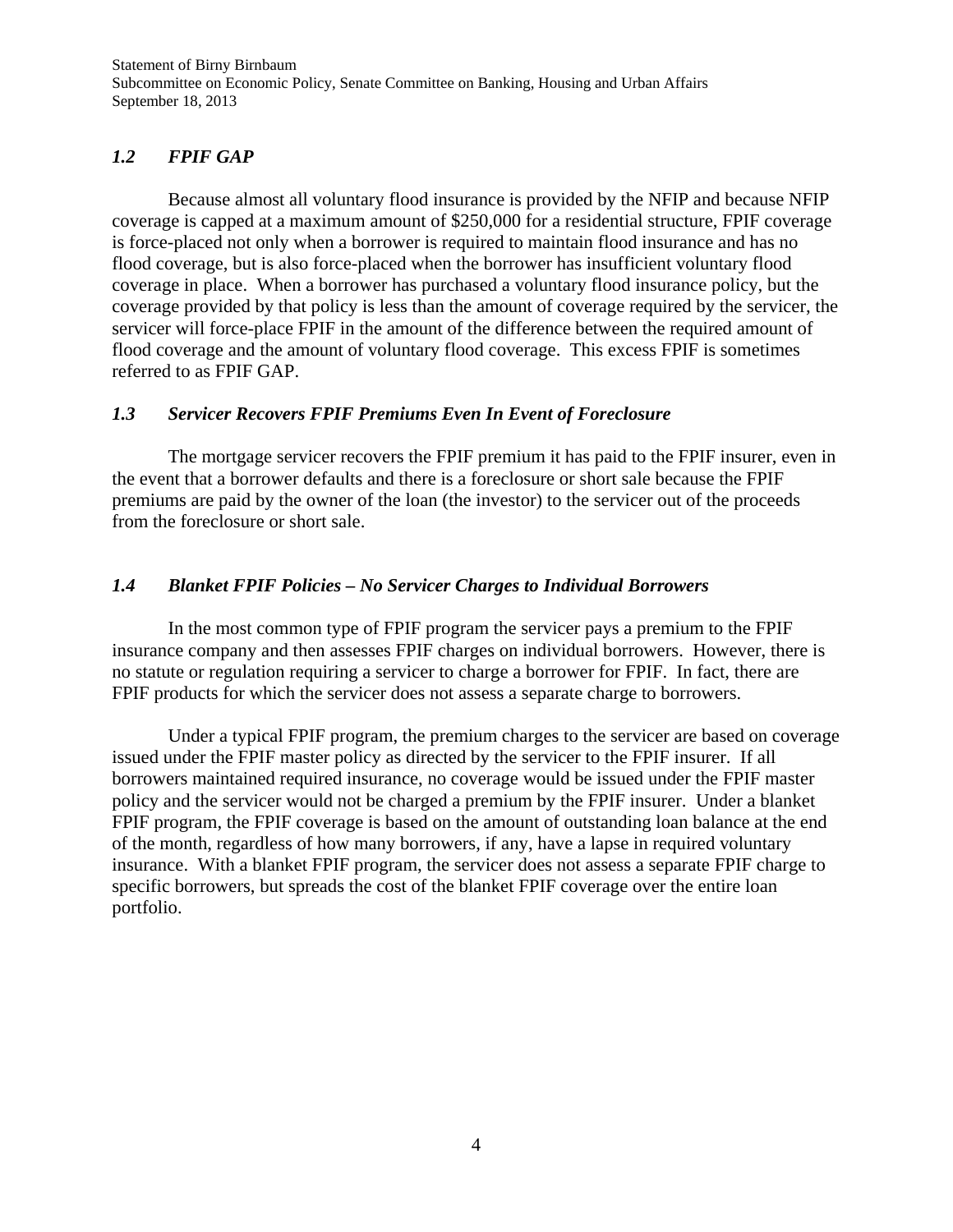## *1.5 The NFIP's FPI Flood Product is Not Used*

The NFIP offers a force-placed insurance product, called the Mortgage Portfolio Protection Program (MPPP).<sup>11</sup> The NFIP Manual states,

When a mortgagee or a mortgage-servicing company discovers, at any time following loan origination, that there is no evidence of flood insurance on a property in a Special Flood Hazard Area (SFHA), then the MPPP may be used by such lender/servicer to obtain (force-place) the required flood insurance coverage. The MPPP process can be accomplished with limited underwriting information and with special flood insurance rates.12

MPPP rates are far higher than voluntary NFIP flood insurance rates. The chart below, with NFIP voluntary insurance rates and MPPP rates by rate category, shows MPPP rates are six times greater than voluntary NFIP rates for some rate categories.<sup>13</sup>

*The MPPP is not used by mortgage servicers* because the MPPP does not provide the automatic coverage of FPIF that servicers require in order to ensure continuous coverage.

| Comparison of typic bingle paintly isales to the FT isales<br><b>Rate Category</b> | <b>NFIP Single Family</b> | <b>MPPP</b> |
|------------------------------------------------------------------------------------|---------------------------|-------------|
| <b>Emergency Program Building</b>                                                  | \$0.76                    | \$4.32      |
| <b>Emergency Program Contents</b>                                                  | \$0.96                    | \$4.36      |
| A Zones Building to \$60,000                                                       | \$0.76 to \$0.81          | \$4.32      |
| A Zones Building, 60,000 to \$250,000                                              | \$0.77 to \$0.37          | \$2.19      |
| A Zones Contents to \$25,000                                                       | \$0.96                    | \$4.36      |
| A Zones Contents, \$25,000 to \$100,000                                            | \$1.16 to \$1.38          | \$2.10      |
| V Zones Building to \$60,000                                                       | \$0.99 to \$1.08          | \$6.43      |
| V Zones Building, 60,000 to \$250,000                                              | \$1.94 to \$6.11          | \$6.43      |
| V Zones Contents to \$25,000                                                       | \$1.23                    | \$6.04      |
| V Zones Contents, \$25,000 to \$100,000                                            | \$2.81 to \$3.31          | \$6.04      |
| A99 Zones Building to \$60,000                                                     | \$0.96 to \$1.08          | \$1.12      |
| A99 Zones Building, 60,000 to \$250,000                                            | \$0.25 to \$0.41          | \$0.67      |
| A99 Zones Contents to \$25,000                                                     | \$1.46 to \$1.65          | \$1.49      |
| A99 Zones Contents, \$25,000 to \$100,000                                          | \$0.45 to \$0.60          | \$0.60      |

**Comparison of NFIP Single Family Rates to MPPP Rates** 

 <sup>11</sup> http://www.fema.gov/media-library-data/20130726-1912-25045-6307/10 mppp\_may2013.pdf <sup>12</sup> NFIP Manual, May 1, 2013, at pages MPPP 1-2.

<sup>&</sup>lt;sup>13</sup> NFIP Manual, May 1, 2013 at pages Rate 1-2 and pages MPPP 1. Voluntary rates are from Table 2A Regular Coverage – Pre FIRM Construction Rates. Rates are expressed as annual cost per \$100 of coverage.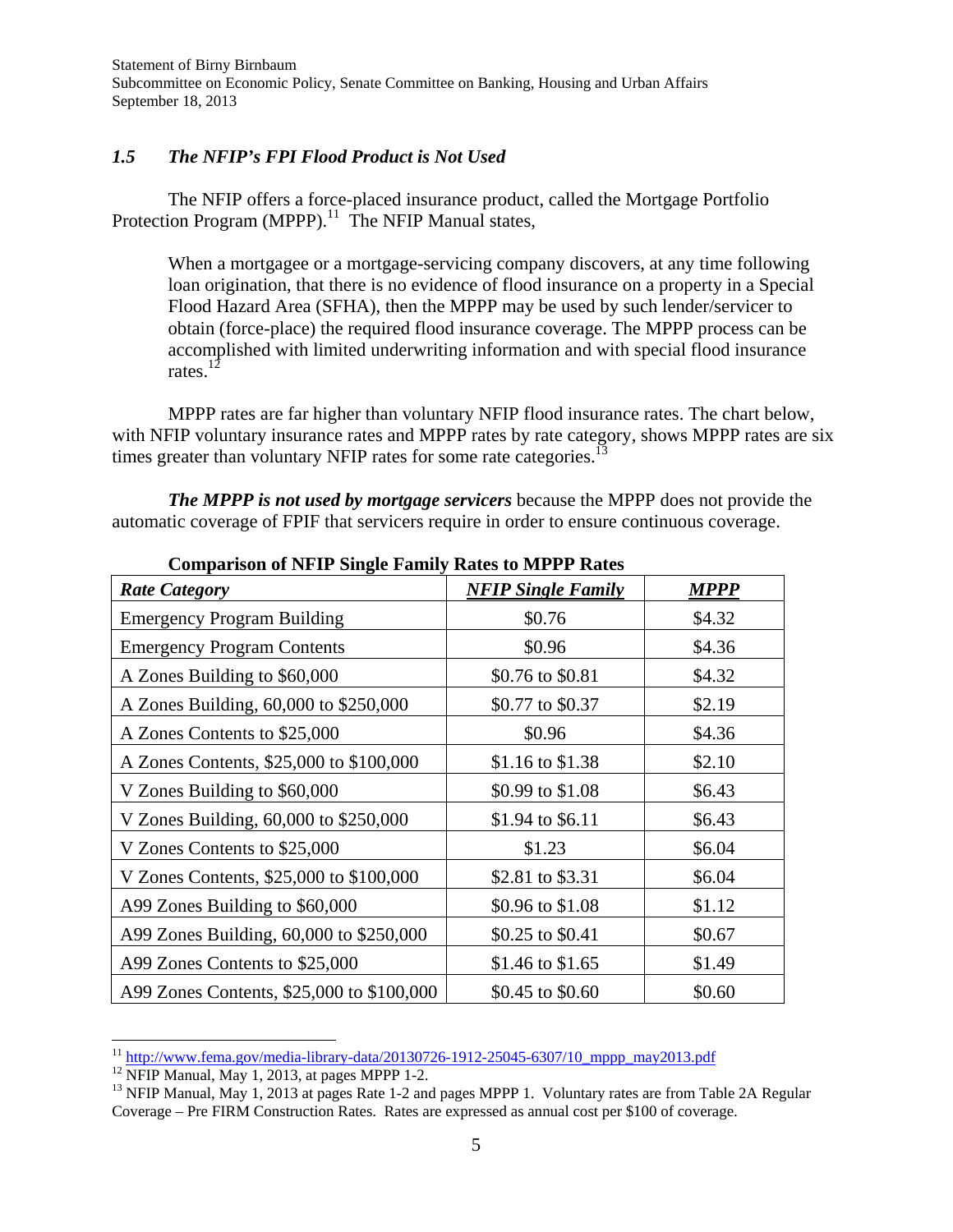## **2. FPI Premium Have Quadrupled Since 2007**

Mortgage servicers place FPI not only for flood coverage, but also for hazard coverage, when a borrower's voluntary homeowners insurance lapses. Insurers selling FPI report their experience to state insurance regulators annually in the Credit Insurance Experience Exhibit supplement to Statutory Annual Financial Statements. The data are not broken out separately for FPI flood versus FPI hazard. While the data reflect the experience of the largest writers of the market, some insurers writing FPI have failed to submit required CIEE reports. I estimate the CIEE data reflect about 90% to 95% of the total FPI market.

The CIEE data show huge increases in gross written premium (GWP), net written premium (NWP) and earned premium  $(EP)^{14}$  from 2004 through 2011 and continued high premium levels in 2012. The data also show that the ratio of claims paid to premiums collected by FPI insurers has been very low – averaging about  $25\%$ .<sup>15</sup>

 $14$  Gross written premium is the total amount of premium charged to servicer policyholders on coverage issued in a particular year before any refunds. Net written premium is the total amount of premium charged to servicer policyholders on coverage issued in a particular year after refunds for cancellations. Earned premium is the premium associated with exposures during a particular year. For example, if coverage was issued on July 1 with an annual premium charge of \$5,000 and assuming the coverage was not canceled and refunded, the gross and net written premium would be \$5,000. The earned premium would be six months of the annual policy – from July through December of the year – for a total of \$2,500 in the year the coverage was issued and \$2,500 in the following year.

<sup>&</sup>lt;sup>15</sup> Paid loss ratio equals dollars of claims paid in a particular year divided by net written premiums in that year. Earned loss ratio equals incurred losses in a particular year divided by earned premiums in that year. Incurred losses are the insurer's estimate of the ultimate amount of claim dollars that will be paid on coverages issued – exposures – in that year. Paid loss ratio is a cash flow measure, while incurred loss ratio is generally a better measure to evaluate the reasonableness of rates.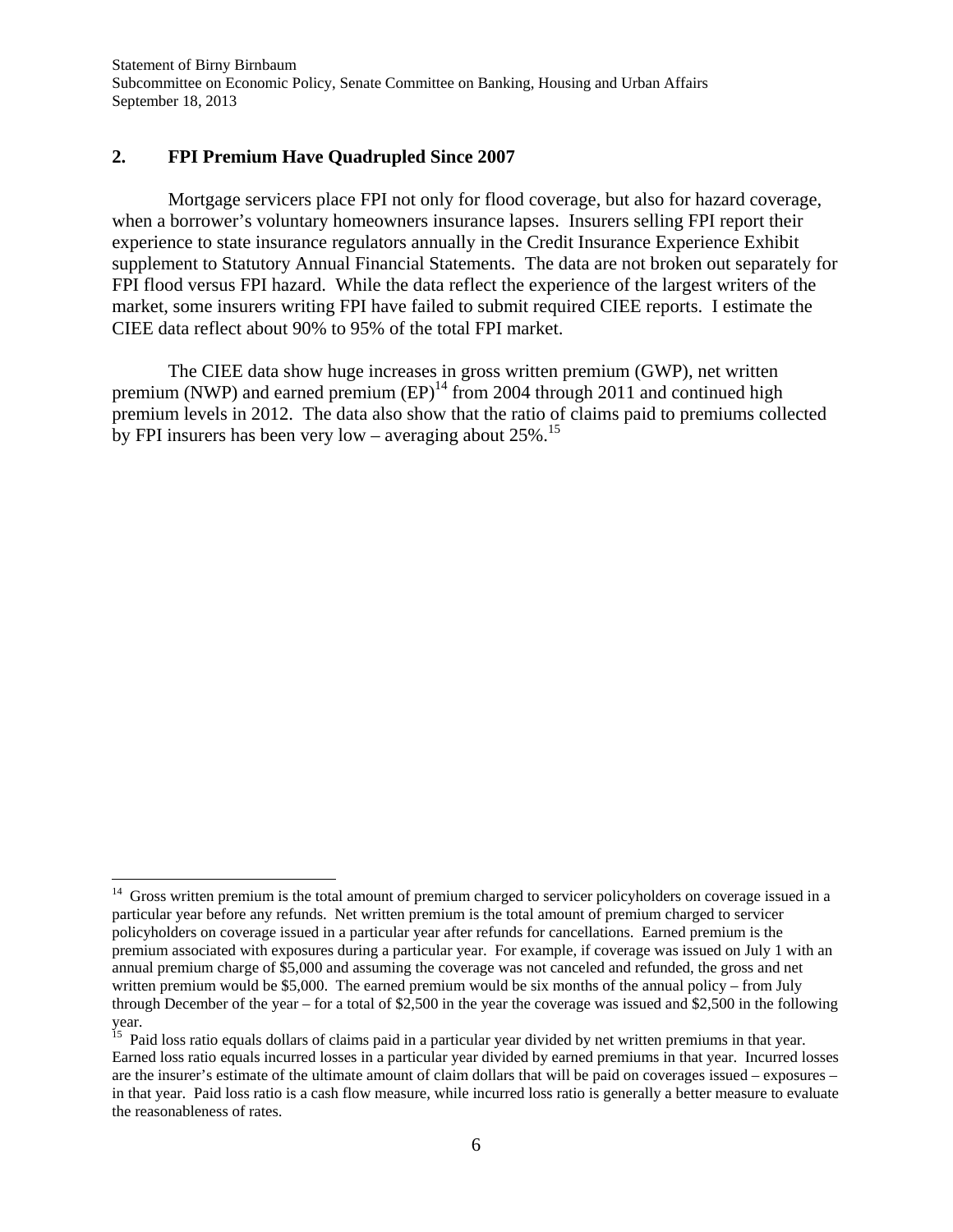| FPI Nationwide Experience, 2004-2012 |            |            |          |       |          |
|--------------------------------------|------------|------------|----------|-------|----------|
|                                      |            |            |          | Paid  | Incurred |
| Year                                 | <b>GWP</b> | <b>NWP</b> | EP       | LR    | LR       |
|                                      |            |            |          |       |          |
| 2004                                 | \$1,485    | \$796      | \$807    | 33.5% | 33.1%    |
|                                      |            |            |          |       |          |
| 2005                                 | \$1,832    | \$919      | \$850    | 40.4% | 53.5%    |
|                                      |            |            |          |       |          |
| 2006                                 | \$2,163    | \$1,074    | \$988    | 29.5% | 29.0%    |
|                                      |            |            |          |       |          |
| 2007                                 | \$3,058    | \$1,647    | \$1,402  | 16.0% | 20.5%    |
|                                      |            |            |          |       |          |
| 2008                                 | \$4,000    | \$2,209    | \$1,999  | 20.1% | 23.3%    |
|                                      |            |            |          |       |          |
| 2009                                 | \$5,181    | \$3,049    | \$2,641  | 16.0% | 20.7%    |
|                                      |            |            |          |       |          |
| 2010                                 | \$5,915    | \$3,223    | \$3,248  | 15.7% | 17.3%    |
|                                      |            |            |          |       |          |
| 2011                                 | \$5,692    | \$3,450    | \$3,256  | 22.5% | 24.7%    |
|                                      |            |            |          |       |          |
| 2012                                 | \$5,115    | \$2,870    | \$3,187  | 30.5% | 30.8%    |
|                                      |            |            |          |       |          |
| 2004-12                              | \$34,442   | \$19,238   | \$18,378 | 22.4% | 25.3%    |

## *2.1 FPI Market Dominated by Two Insurer Groups*

At least 90% of the FPI premium is written by just two insurers – Assurant and QBE. Assurant and QBE provide FPI and insurance tracking services to the largest mortgage servicers. Assurant alone provides tracking and FPI for about 70% of all outstanding mortgages.<sup>16</sup> The remaining FPI premium is written primarily through managing general agents who administer FPI and insurance tracking to the remaining thousands of community banks, credit unions and small lender/servicers.

<sup>&</sup>lt;sup>16</sup> Assurant Earnings Call Transcript, 2013 Q2 in which Assurant reports tracking 35 million loans – about 70% of the roughly 50 million mortgage loans outstanding. http://seekingalpha.com/article/1573552-assurant-inc-aizmanagement-discusses-q2-2013-results-earnings-call-transcript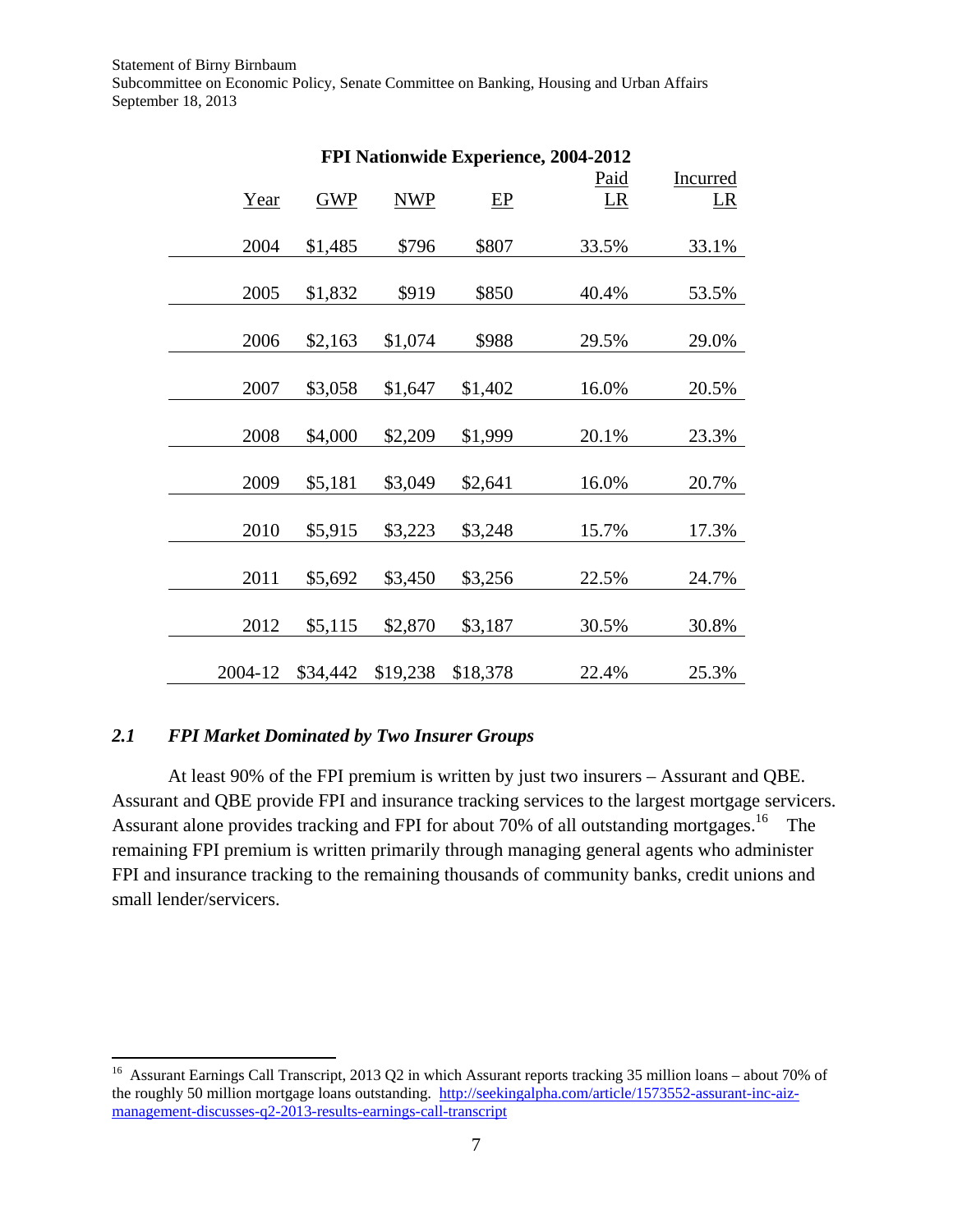# *2.2 FPI Premiums are Far Greater Than Those for Voluntary Insurance, but Loss Ratios Are Lower*

FPI premium charges are significantly higher than voluntary insurance premium charges for the same property. Assurant has testified that FPI premiums average about twice those of voluntary premiums,17 but there are numerous examples of FPI premiums being three, four or more times greater than voluntary insurance premiums. Insurers selling FPI argue that the higher premium charges are justified:

- Lack of individual underwriting, take-all-comers means FPI is much riskier than homeowners insurance for which the voluntary insurer can underwrite and reject individual properties.
- FPI exposures are concentrated in catastrophe-prone areas and, consequently, more susceptible to catastrophe losses.
- FPI expenses are greater than expenses for homeowners insurance because of the special activities associated with administering an FPI policy.
- FPI expenses are greater than expenses for homeowners because many or most FPI coverages are canceled before the full term of coverage.

If these arguments are true, we would expect to see higher loss ratios for FPI than voluntary homeowners insurance. With average FPI premiums twice that of average homeowners insurance, the same percentage for expenses produces twice as many expense dollars. We would not expect twice as many expense dollars for FPI than for homeowners since there is no individual property underwriting – which means no expenses for property inspection, obtaining credit histories, CLUE (claims history reports), obtaining information from the policyholder about the amount and types of coverages as well as other acquisition expenses not found with FPI.

If we assume FPI poses greater risk and, consequently, produces greater claims and the expense percentage of FPI is less than the expense percentage of homeowners – even with the lower FPI expense percentage producing more expense dollars per covered property – we would expect that claim payments for FPI would be a greater percentage of premium than they are for homeowners insurance. Stated differently, based on the industry explanation for higher FPI rates, we would expect higher FPI loss ratios than homeowners loss ratios. And we would also expect greater volatility in FPI loss ratios than homeowners loss ratios if FPI is more susceptibility to catastrophe events.

<sup>&</sup>lt;sup>17</sup> See presentation of John Frobose of Assurant at

http://www.naic.org/documents/committees\_c\_120809\_public\_hearing\_lender\_placed\_insurance\_presentation\_frob ose.pdf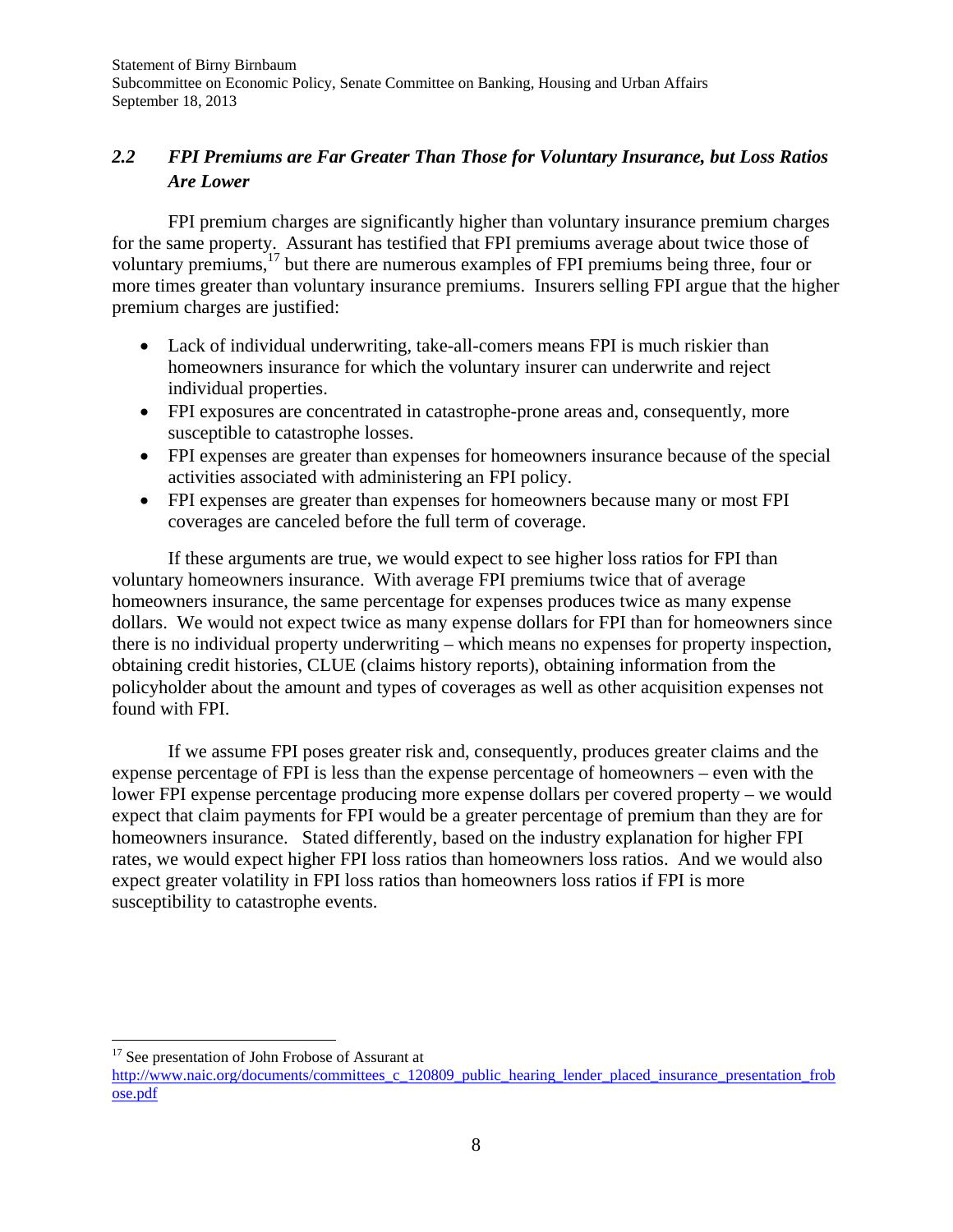The loss ratio results from 2004 through 2012 show FPI loss ratios have been far less than homeowners loss ratios.18

| Loss Ratios for Homeowners and FPI, All States, 2004-2012 |            |          |  |  |
|-----------------------------------------------------------|------------|----------|--|--|
| Year                                                      | Homeowners | FPI Home |  |  |
| 2004                                                      | 66.0%      | 33.1%    |  |  |
| 2005                                                      | 75.2%      | 53.5%    |  |  |
| 2006                                                      | 48.2%      | 29.0%    |  |  |
| 2007                                                      | 50.4%      | 20.5%    |  |  |
| 2008                                                      | 70.7%      | 23.3%    |  |  |
| 2009                                                      | 59.3%      | 20.7%    |  |  |
| 2010                                                      | 60.5%      | 17.3%    |  |  |
| 2011                                                      | 75.4%      | 24.7%    |  |  |
| 2012                                                      | 60.4%      | 30.8%    |  |  |
| 2004-2012                                                 | 63.0%      | 25.3%    |  |  |

**Loss Ratios for Homeowners and FPI, All States, 2004-2012** 



<sup>&</sup>lt;sup>18</sup> Data Sources: LPI Home, NAIC Credit Insurance Experience Exhibit data compiled by Birnbaum. Homeowners 2004-2011, *NAIC Report on Profitability by State by Line in 2011*; Homeowners 2012, compilation by Birnbaum of State Page data provided by NAIC. The NAIC does not endorse any calculations performed on data it provides.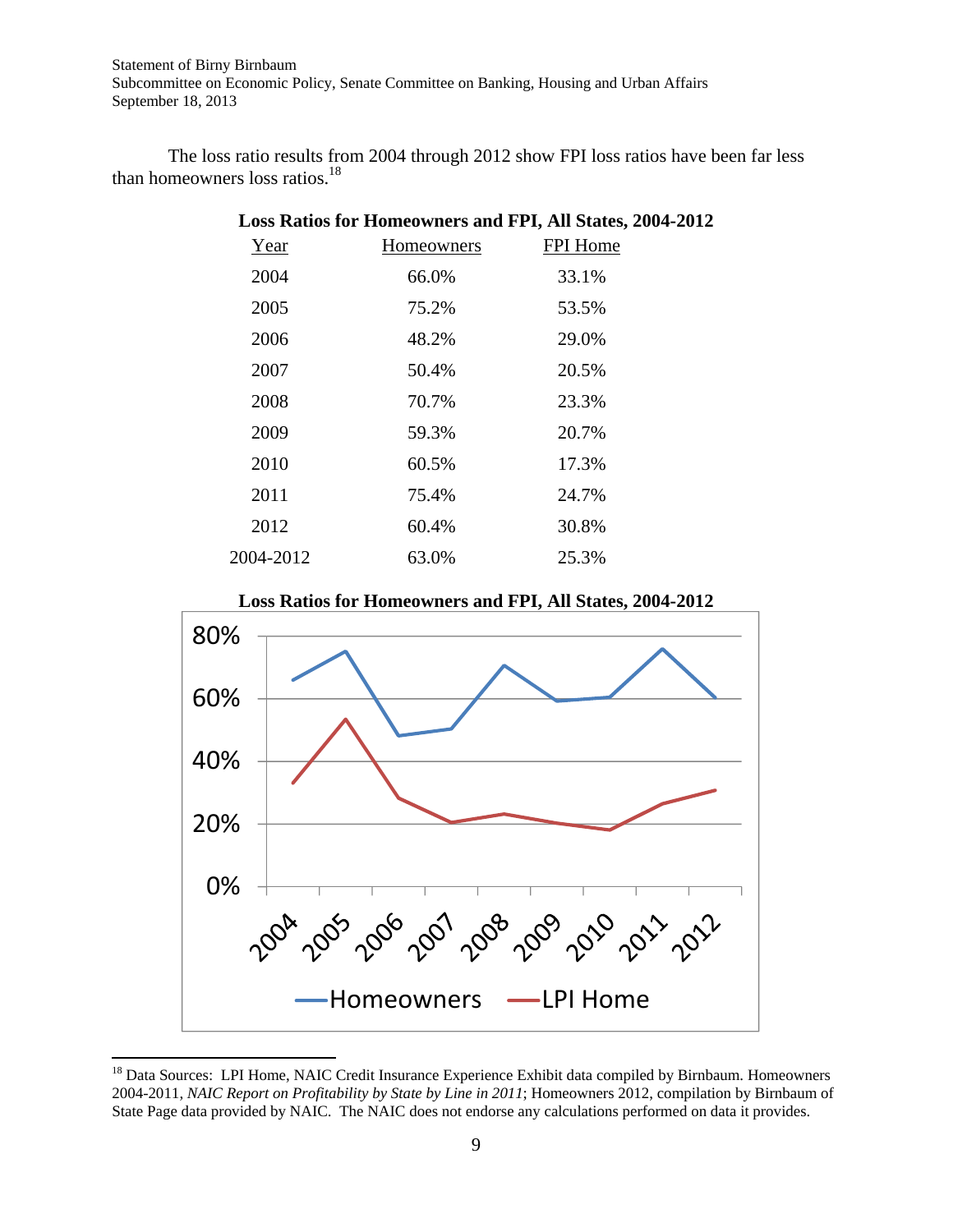The table below shows that in Florida – the state with the greatest catastrophe risk and the largest amount of FPI premium – FPI loss ratios were far less than homeowners loss ratios in years with and without catastrophe events. The table also shows homeowners and FPI loss ratios for all states except Florida. Again, the FPI loss ratios are far below the homeowners loss ratios. Of particular note are the years 2011 and 2012. While the homeowners loss ratio jumped in 2011 because of major catastrophe events, the FPI loss ratio remained low in 2011. And in 2012, the year of Superstorm Sandy, despite flood being covered by FPI but not by homeowners insurance, the FPI loss ratio remained far below the homeowners loss ratio.

#### **Homeowners and FPI Loss Ratios, Florida Only and All States Ex Florida, 2004-12**

|           | FL HO  | <b>FL FPI</b> | All State<br>Ex FL HO | All States<br>EX FL FPI |
|-----------|--------|---------------|-----------------------|-------------------------|
| 2004      | 303.0% | 75.2%         | 52.2%                 | 28.0%                   |
| 2005      | 153.6% | 102.5%        | 60.2%                 | 47.9%                   |
| 2006      | 32.6%  | 29.6%         | 58.7%                 | 28.9%                   |
| 2007      | 25.6%  | 11.4%         | 63.0%                 | 22.2%                   |
| 2008      | 33.9%  | 10.6%         | 86.6%                 | 26.7%                   |
| 2009      | 38.4%  | 11.7%         | 72.5%                 | 24.7%                   |
| 2010      | 38.1%  | 7.2%          | 72.5%                 | 23.1%                   |
| 2011      | 35.9%  | 9.9%          | 90.8%                 | 32.6%                   |
| 2012      | 31.6%  | 13.3%         | 72.2%                 | 40.3%                   |
| 2004-2012 | 61.4%  | 13.6%         | 70.9%                 | 30.0%                   |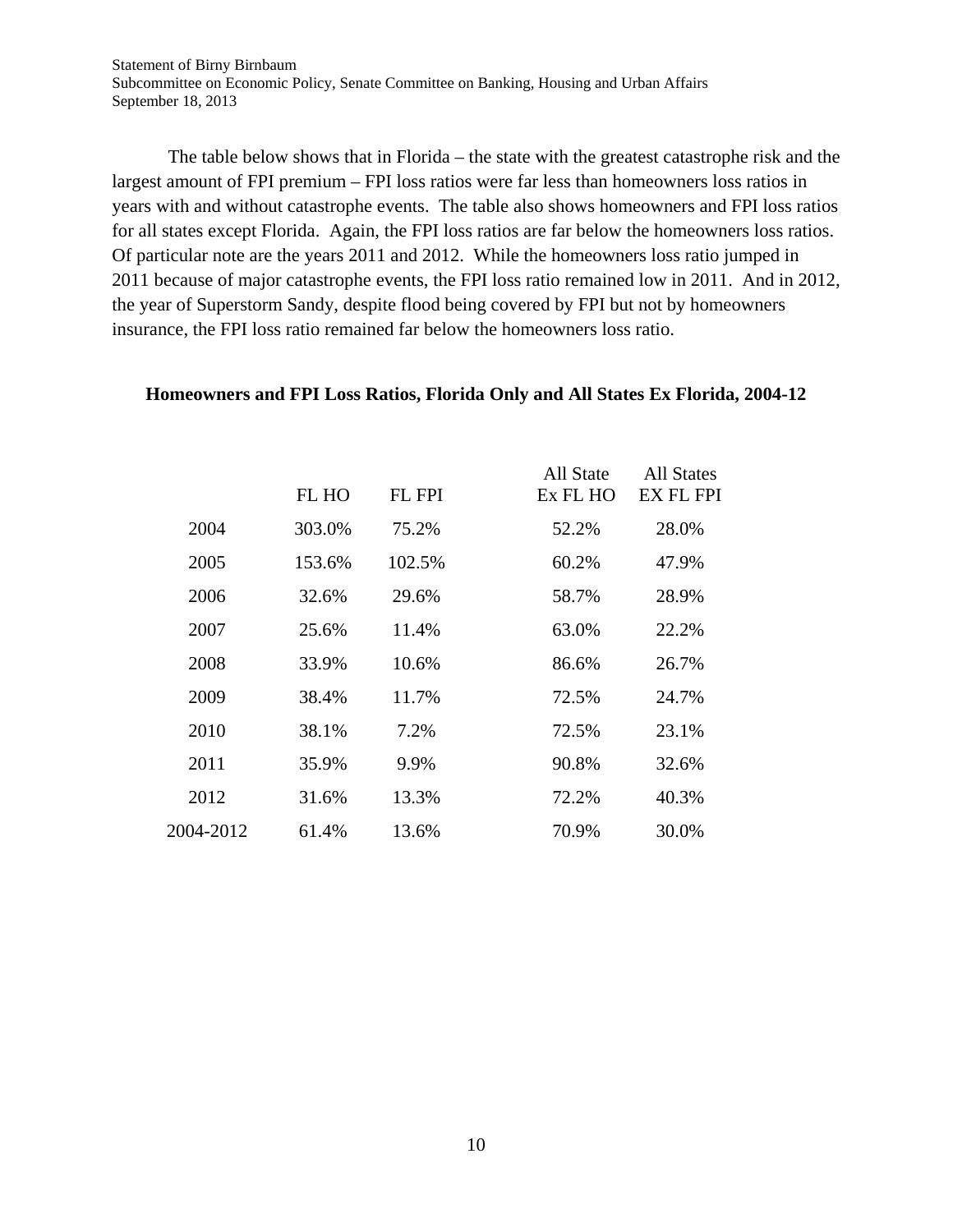#### **3. Reverse Competition in FPI Markets Leads to Excessive Charges to Borrowers**

Reverse competition describes a market structure in which consumers/borrowers exert little or no market power over prices. Instead of competing for individual consumers, insurers compete for the entities with the market power to steer the ultimate consumer to the insurer. Insurers compete for the servicer's business by providing considerations to the servicer, with the cost of such considerations passed on to the borrower. Greater competition for the lender's business leads to higher prices of credit-related insurance, including FPI, to the borrower. This form of competition, which results in *higher* prices to consumers, is called reverse competition.

#### *3.1 Consumers Are Especially Vulnerable to Excessive FPI Charges*

The incentives and potential for excessive FPI charges are great. Consumers do not request the insurance, but are forced to pay for it. The cost of FPI is much higher than a policy the borrower would purchase on his or her own. Servicers have financial incentive to force-place the insurance because the premium includes commission and other consideration for the servicer.

Borrowers are vulnerable to excessive charges for FPI because the borrowers / consumers exert no market power in the setting of these rates. In addition, there is no downward market pressure on rates; the vendors/insurers offering FPI do not compete on the basis of price, but on the basis of services provided to the lender and compensation and other considerations provided to the lender or its affiliates.

Fannie Mae is a government-sponsored enterprise that purchases mortgages originated by others. Fannie Mae is the largest single owner of mortgages in the United States and contracts with mortgage servicers to service the tens of millions of mortgage loans Fannie owns. Fannie pays a fee to mortgage servicers for each mortgage loan serviced. In addition, when a mortgage owned by Fannie goes into default and the mortgaged property is foreclosed, Fannie pays any outstanding FPI premium due on the defaulted loan to the servicer. In a 2012 request for proposal for insurance tracking and FPI, Fannie Mae also describes the problem with unreasonable expenses included in FPI premium charges.

After extensive internal review, Fannie Mae believes that current Lender Placed Insurance costs are not market competitive and can be improved through unit price reductions and fee transparency to the benefit of both the taxpayers and homeowners.

Current Situation Fannie Mae's current Lender Placed Insurance situation is as follows:

1. Homeowners are required to maintain voluntary hazard insurance on Fannie Mae insured properties.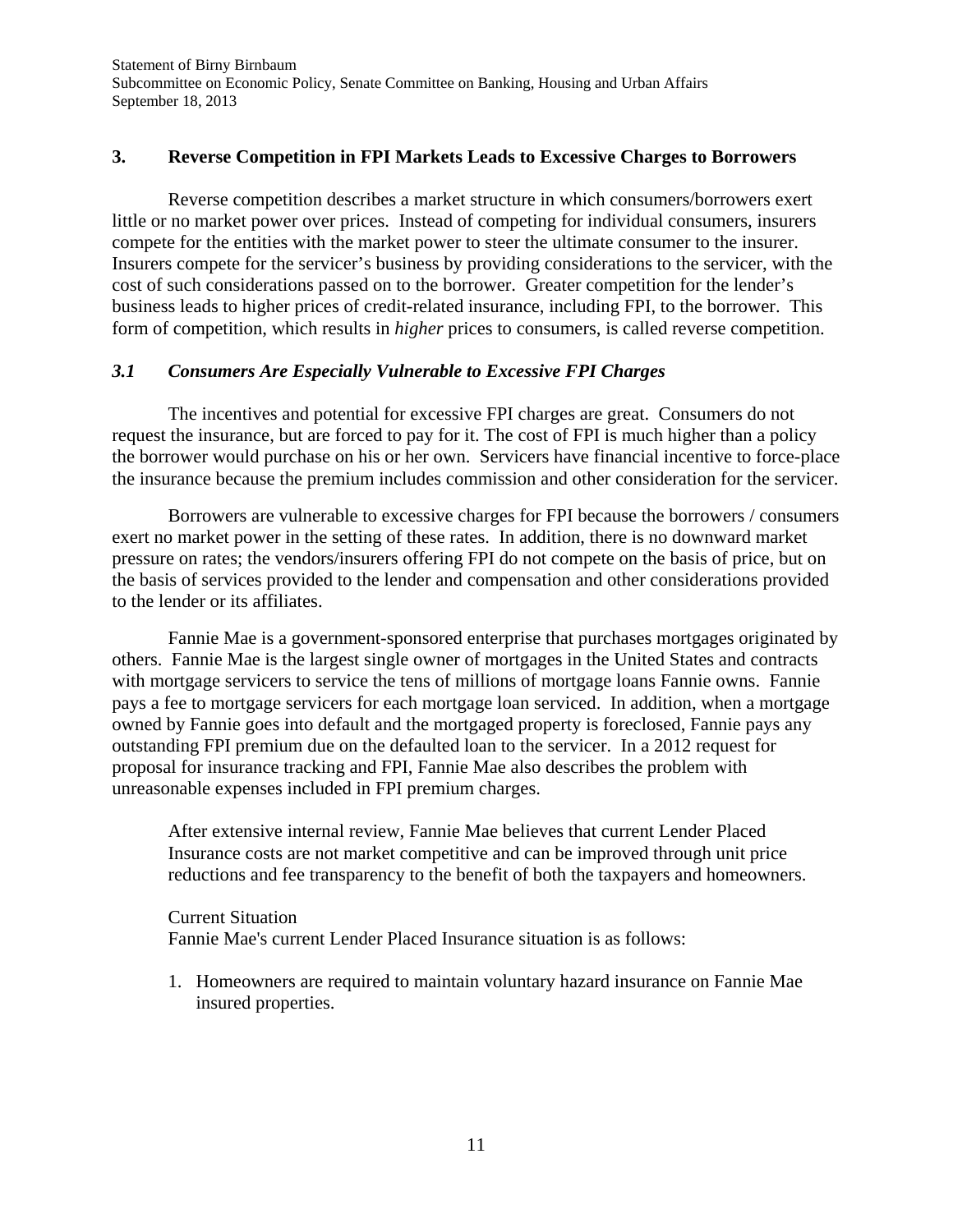- 2. Lender Placed Insurance must be acquired by mortgage Servicers when a property is no longer eligible for Voluntary Insurance, or when the Servicer cannot obtain proof of adequate Voluntary Insurance from the homeowner, irrespective of whether or not that homeowner is current or delinquent on the loan.
- 3. The cost of Lender Placed Insurance is higher than the cost of voluntary hazard insurance. Homeowners are billed for the Lender Placed Insurance premiums. However, if the homeowner does not pay the premium (for example, if the property has already been vacated), then Servicers pass on the premium costs to Fannie Mae.
- 4. Servicers are responsible for providing tracking services, per Fannie Mae Guidelines. Many large Servicers have chosen to outsource the Insurance Tracking and associated administrative process to third parties, the largest of which are affiliated with Lender Placed Insurers.
- 5. Lender Placed Insurers often pay commissions/fees to Servicers for placing business with them. The cost of such commissions/fees is recovered in part or in whole by the Lender Placed Insurer from the premiums, which the Servicers pass on to Fannie Mae.
- 6. The existing system may encourage Servicers to purchase Lender Placed Insurance from Providers that pay high commissions/fees to the Servicers and provide tracking, rather than those that offer the best pricing and terms to Fannie Mae. Thus, the Lender Placed Insurers and Servicers have little incentive to hold premium costs down. In addition, Fannie Mae is often paying twice for Insurance Tracking services; once via the servicing fee that Fannie Mae pays to Servicers, and again via the Lender Placed Insurance premiums, since those premiums may include or subsidize the costs of tracking services (to the extent that insurers are providing such services).

In appropriate Circumstances, Lender Placed Insurance is necessary and important to the preservation of Fannie Mae assets. However, much of the current Lender Placed Insurance cost borne by Fannie Mae results from an incentive arrangement between Lender Placed Insurers and Servicers that disadvantages Fannie Mae and the homeowner.

## *3.2 Unreasonable Expenses*

 Because of reverse competition, borrowers are charged excessive FPI amounts because of unreasonable expenses included in the FPI premiums paid by the mortgage servicer to the FPI insurer. To compete for servicer business, FPI insurers must provide considerations to the lender. This cost of these considerations – payments by the FPI insurer to the servicer or expenditures by the FPI insurer to subsidize the servicer's cost for non-FPI activities – inflate the FPI premium beyond the reasonable costs of providing the insurance. Unreasonable expenses included in FPI rates include: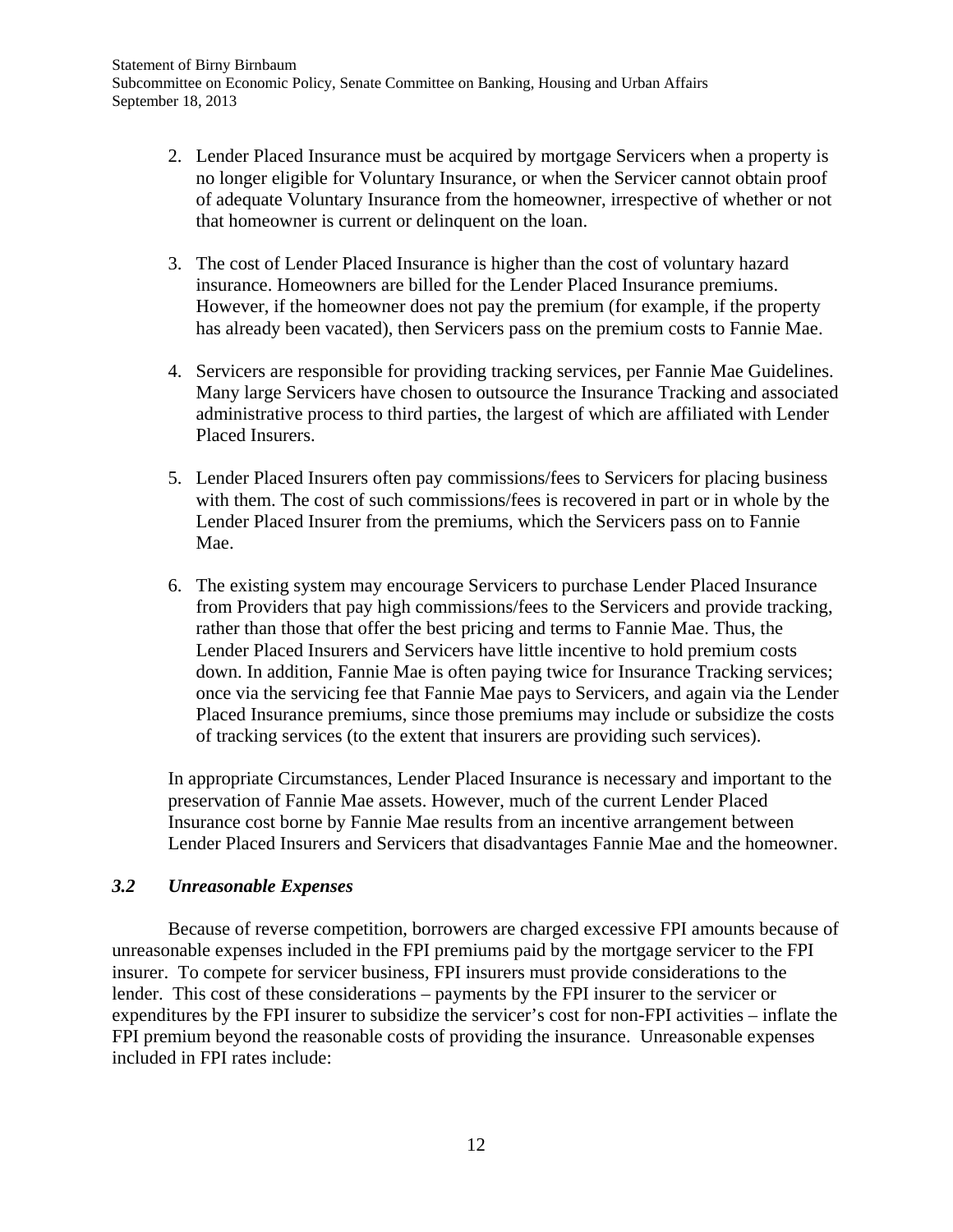- Tracking/Servicing Activities Unrelated to the Provision of FPI
- FPI Commissions
- Captive Reinsurance Administrative Costs
- Affiliate Transactions at Above-Market Prices

#### *3.2.1 Tracking and other Servicer Activities*

Table 1 provides a list of FPI-related activities and identifies the activities as associated with servicing a portfolio of loans versus the issuance and administration of the FPI master policies and individual property coverages.

Although most of the activities in Table 7 are servicing activities, most or all of these activities are typically performed by the FPI vendor for the servicer. Some of these services may be billed separately from the FPI premium, but some portion of the FPI insurer's expenses are for performing servicer activities not a part of the provision of FPI. Such expenses are unreasonable to include in FPI premium charges to borrowers.

|                                                      | Servicing vs.    |
|------------------------------------------------------|------------------|
| <b>Activity</b>                                      | <b>Insurance</b> |
| <b>Tracking Insurance</b>                            |                  |
| Loading Insurance Information into Database          | Servicing        |
| Contacting Borrowers, Problems with Insurance        | Servicing        |
| <b>Customer Service Borrowers Insurance Evidence</b> | Servicing        |
| Contacting Insurers/Agents Insurance Evidence        | Servicing        |
| <b>Placing Insurance</b>                             |                  |
| Notifying Insurer to Issue Binder or Policy          | Servicing        |
| <b>Issuing Temporary Binder</b>                      | Insurance        |
| Determining Coverage Amount                          | Servicing        |
| Servicer Payment to Insurer                          | Insurance        |
| <b>Billing Borrower for FPI Premium</b>              | Servicing        |
| Setting up Escrow when necessary for FPI             | Servicing        |
| <b>Refunds to Servicer</b>                           | Insurance        |
| <b>Refunds to Borrower</b>                           | Servicing        |
| <b>Issuing Permanent Policy</b>                      | Insurance        |
| <b>Customer Service about Insurance Placement</b>    | Servicing        |
| <b>Customer Service about Borrower Refunds</b>       | Servicing        |
| <b>Customer Service about FPI Coverage</b>           | Servicing        |
| <b>Customer Service about FPI Claims</b>             | Insurance        |

## **Table 1 FPI-Related Servicing and Insurance Activities**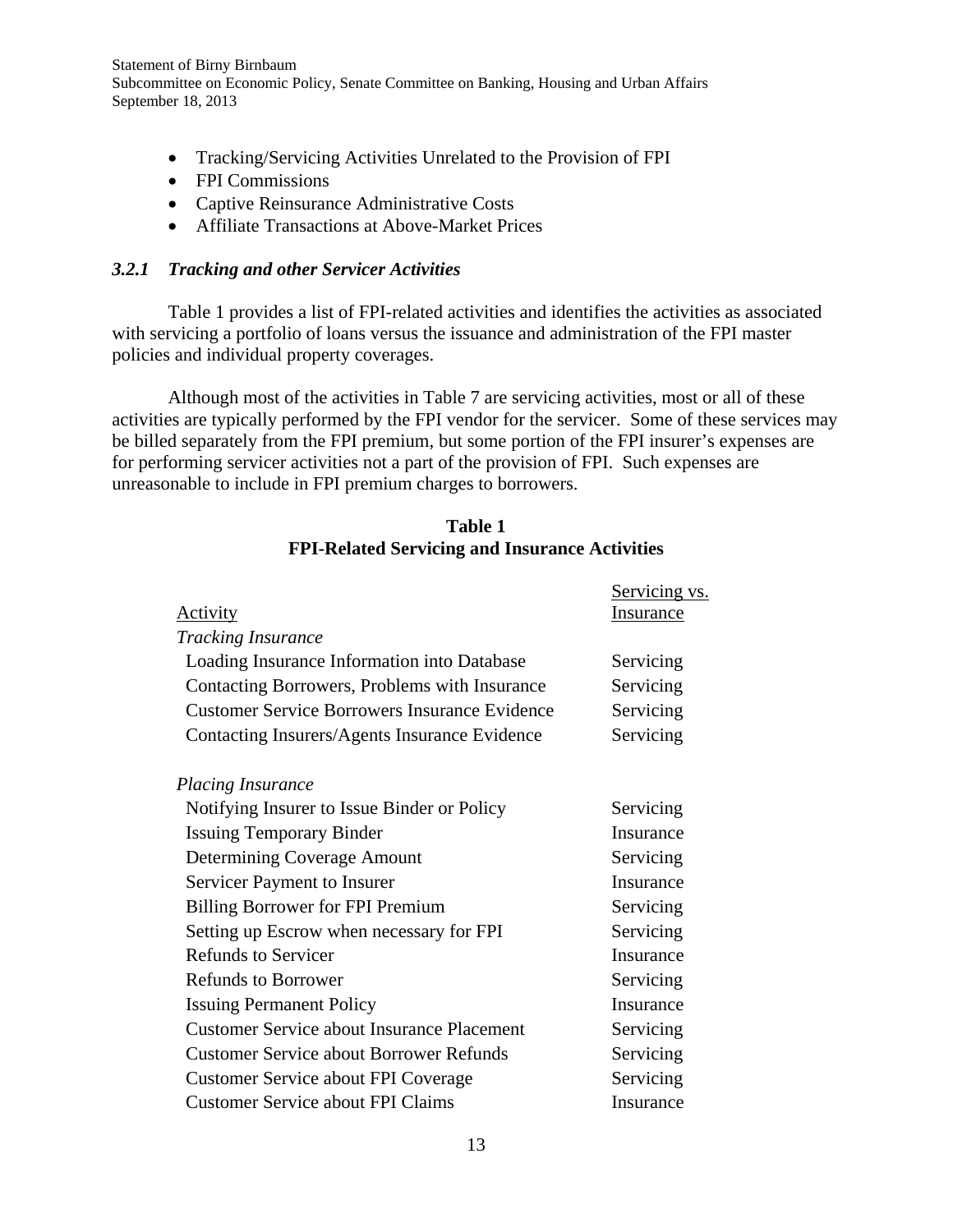## *3.2.2 Commissions to Servicer-Affiliated Producers*

Testimony at the 2012 New York Department of Financial Services hearing on FPI revealed that "commissions" paid to servicer-affiliated producers are not justified by any service provided by these producers and represent a kickback to the servicer for placing the FPI. When asked what activities the servicer-affiliated producers perform to justify the commissions, the responses included:

- Soliciting FPI providers
- Reviewing FPI form letters and other documents
- Third-party broker commissions are commonplace
- Broker commissions are an accepted and approved practice
- FPI broker commissions are similar to those in other lines of insurance
- Manage the FPI rating program
- Manage the FPI vendor relationship
- Quality review of the FPI vendor
- Commissions are a cost of doing business

The classic role of the insurance producer is to help the policyholder determine her insurance needs and shop the market for the insurance product that meets the policyholder's needs while seeking the most competitive price for the product. Such activities simply do not exist in FPI because there are only two national providers of the necessary package of insurance and related services and there is no price competition among the insurers. Soliciting new business consists of asking typically two vendors for proposals – and such activity is a rare event for most servicers.

Reviewing FPI form letters and other communication templates is the servicer's responsibility. A servicer-affiliated producer performing such review is performing servicer activity which should not be compensated for through FPI insurance premiums.

The fact that third-party broker commissions are commonplace or a standard industry practice in FPI or other lines of insurance is no justification for such commissions in the FPI market. There have been a variety of standard industry practices by servicers and insurers that were unfair and abusive to consumers – and which were not justified by virtue of many servicers or insurers engaging in the same practice. In the servicing realm, recent settlements between states and servicers have identified a number of unfair industry practices, such as robosigning foreclosure documents. In the insurance realm, steering of business based on contingent commissions, unfair use of retained asset account and abusive sales of financed single premium credit insurance, were industry standard practices, to name a few.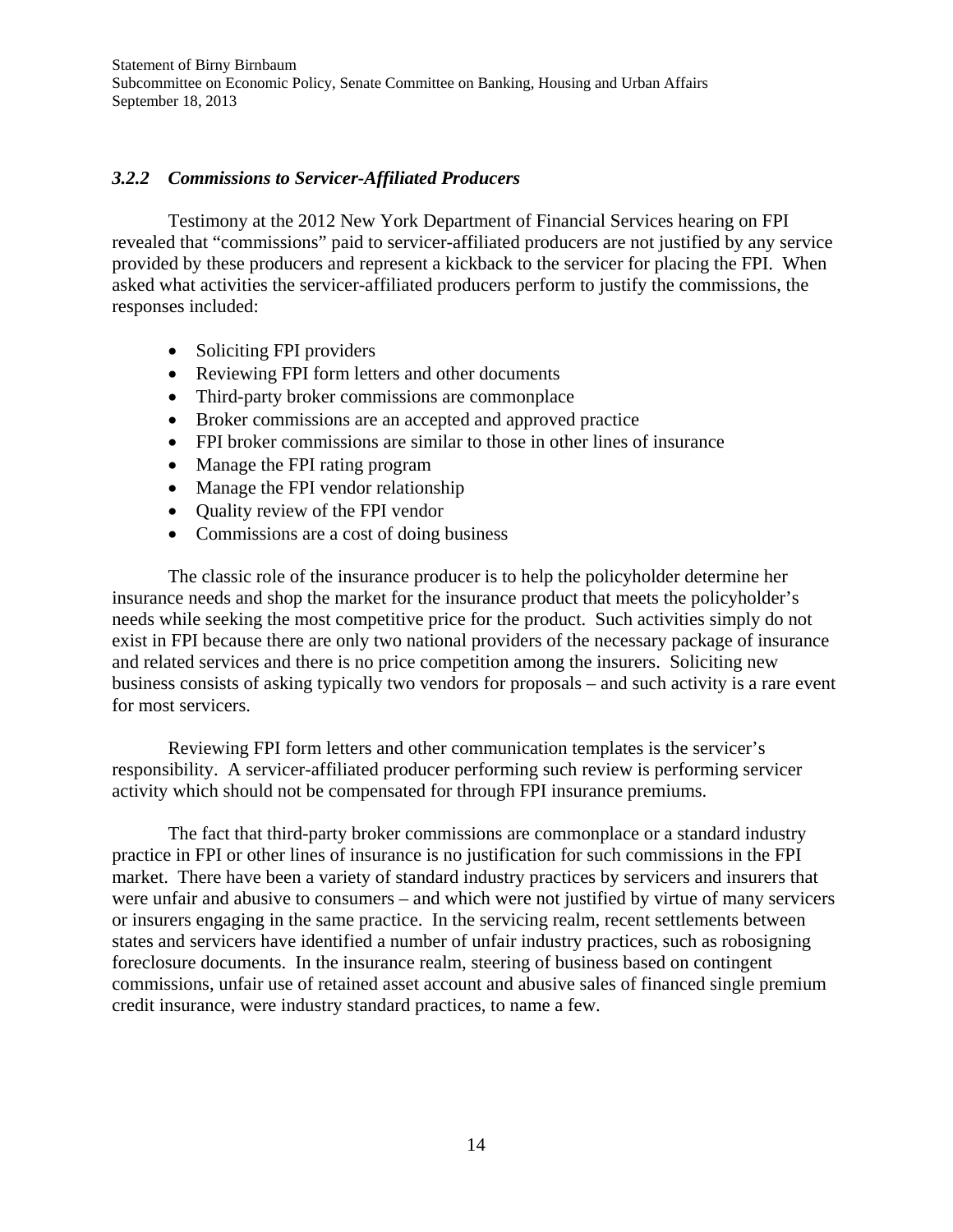Other justifications cited by industry witnesses –managing the FPI vendor relationship and quality review of the FPI vendor – are responsibilities of the servicer and, to the extent the servicer-affiliated producer is performing these activities, the commissions to these producers represent a kickback of the FPI premiums to subsidize servicer activities.

In summary, industry witnesses have provided no justification for any FPI commissions to servicer-affiliated producers. Fannie Mae's new policy – to not reimburse servicers for any portion of FPI premiums paid as commission to servicer-affiliated producers – provides further evidence that no commissions to servicer-affiliated producers are warranted.

## *3.2.3 Captive Reinsurance*

Captive reinsurance arrangements – in which the FPI insurer reinsures a portion of FPI business with a reinsurance company owned or affiliated with the servicer – are simply profitsharing mechanisms designed to provide additional considerations to the servicer. These arrangements serve no substantive risk management purpose and, consequently, serve no purpose for the consumers/borrowers of FPI.

The arrangements should be prohibited because they create a conflict of interest between the servicer and the borrower. By having a financial interest in the price and placement of FPI through a captive reinsurance program, the servicer has a glaring conflict with the interest of the borrower for lower-cost FPI. Testimony of industry witnesses – "we can see that there might be a perception of a conflict, but it does not affect our practice" – does not address or eliminate the actual conflict of interest. The person who has a conflict of interest does not eliminate the conflict simply by saving, "I'm not affected by these financial incentives."

Regardless of whether the captive reinsurance arrangements are prohibited, the expenses associated with administering the arrangements should be excluded from FPI rates because these expenses provide no benefit for the borrower. The administrative expenses for captive reinsurance arrangements are likely substantial; the 2011 American Security Insurance Company statutory annual statement shows dozens of such arrangements.

# *3.2.4 New York DFS Settlement with Assurant, Balboa and QBE*

In October 2011, the New York Department of Financial Services (NYDFS) launched an investigation into the force-placed insurance industry and conducted public hearings in May 2012. The NYDFS investigation revealed<sup>19</sup>:

 The premiums charged to homeowners for force-placed insurance are two to ten times higher than premiums for voluntary insurance, even though the scope of the coverage is more limited.

<sup>&</sup>lt;sup>19</sup> April 5, 2013 letter from Superintendent Benjamin Lawsky to other state insurance regulators at http://www.dfs.ny.gov/about/press2013/Force-Placed\_Letter.pdf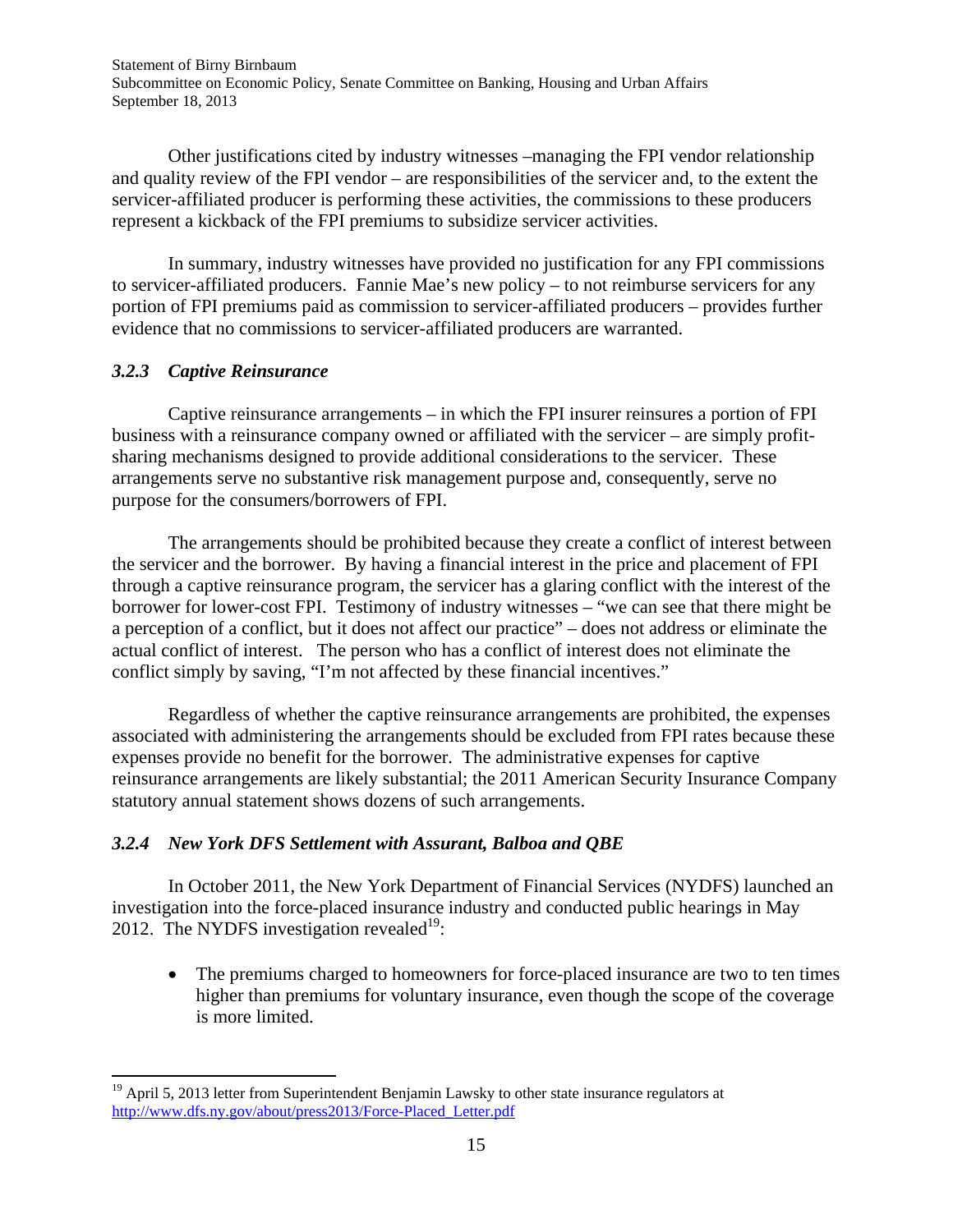- The loss ratios for force-placed insurance seldom exceed 25 percent. Nevertheless, rate filings made by insurers with DFS reflected loss ratio estimates of 55 to 58 percent.
- Insurers and banks have built a network of relationships and financial arrangements that have driven premium rates to inappropriately high levels ultimately paid for by consumers and investors.
- Force-placed insurers have competed for business from banks and mortgage servicers through "reverse competition": i.e., rather than competing for business by offering lower prices, insurers have created incentives for banks and mortgage servicers to buy force-placed insurance with high premiums by enabling banks and mortgage services, through complex arrangements, to share in the profits associated with the higher prices.

The Consent Orders with Assurant, QBE and Balboa included requirements for minimum loss ratio standards and for rate filings to ensure those standards are met. The Consent Orders also contained specific prohibitions, including:

- The FPI insurer shall not issue FPI on mortgaged property serviced by a servicer affiliated with the FPI insurer.
- The FPI insurer shall not pay FPI commission to a servicer or entity affiliated with the servicer.
- The FPI insurer shall not engage in captive FPI reinsurance agreements with affiliates of the servicer.
- The FPI insurer shall not pay contingent commissions based on underwriting profitability or loss ratios.
- The FPI insurer shall not provide free- or below-cost outsourced services to servicers, lenders or their affiliates.
- The FPI insurer shall not make any payments to servicers, lenders or their affiliates in connection with securing business.

On April 5, 2013 New York Superintendent of Financial Services Benjamin Lawsky wrote to other state insurance regulators describing the New York DFS investigation and settlements and urging the other state regulators to utilize the settlement provisions as a template for the states to use "to help root out the kickback culture that has pervaded the force-placed insurance industry and lower rates for hard-working homeowners.<sup>520</sup>

 <sup>20</sup> http://www.dfs.ny.gov/about/press2013/Force-Placed Letter.pdf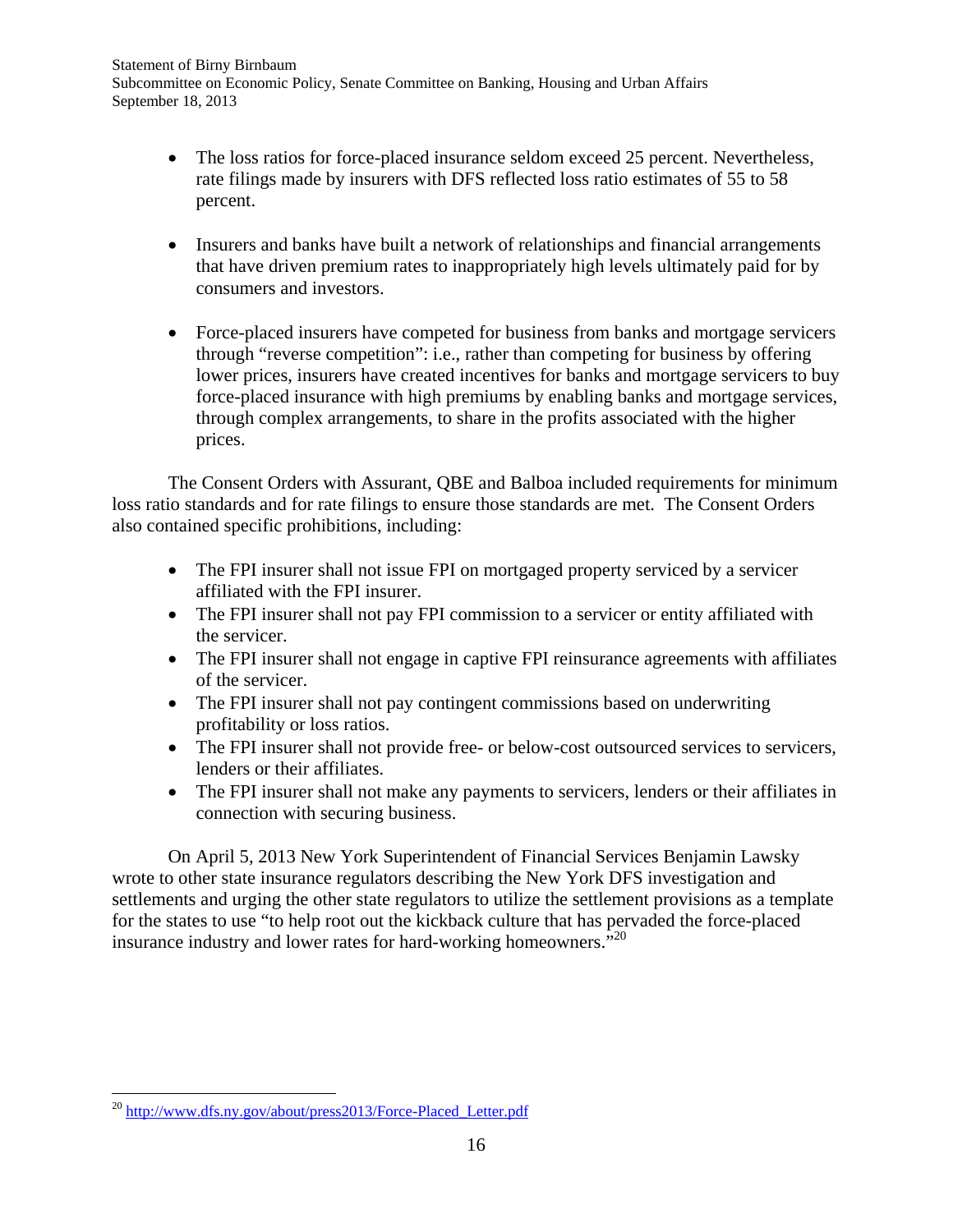# **4. Other Problems with FPI Flood: Excessive Retroactive Billing and Unnecessary Placement**

# *4.1 Excessive Retroactive Billing*

Mortgage servicers are responsible for tracking insurance coverage on the loans they service. When there is a lapse in a homeowner's insurance coverage, the servicer, typically through an insurance tracking vendor, notifies the force-placed insurer. It is the servicer's responsibility to identify lapses in insurance and notify homeowners of these lapses in a timely fashion.

Regulatory requirements and industry practice make clear that that insurance tracking is a responsibility of the mortgage servicer. Among other things:

- a. Federal law requires federally regulated or insured lenders / servicers to monitor loans for the continuous presence of required flood insurance on properties located in a Special Flood Hazard Area<sup>21</sup> and federal regulation requires mortgage servicers to provide notices in specified time frames before charges for hazard FPI and prohibits placing FPI if a borrower has an escrow account on her loan and payment of premium will keep the voluntary policy in force.<sup>22</sup>
- b. Notices to borrowers regarding required hazard or flood insurance are sent on mortgage servicers' letterhead; and
- c. Fannie Mae has determined that insurance tracking is a servicer responsibility whose costs should not be included in FPI charges to borrowers.

Mortgage servicers purchase FPI coverage from insurers through a master policy covering all properties serving as collateral for serviced loans. The master policy provides automatic coverage if and when the borrower's voluntary hazard or flood insurance coverage lapses and that coverage comes into force the instant the voluntary insurance coverage lapses.

Once a lapse in voluntary coverage is discovered by the servicer and FPI coverage is issued under a FPI master policy, the FPI insurer charges a premium to the servicer. The servicer, after sending required notices to affected borrower and failing to receive evidence of voluntary insurance, charges the borrower for FPI. Servicers charge borrowers for FPI at some point after the lapse in coverage, but charge for coverage beginnings at the date of the lapse. Consequently, servicers retroactively charge borrowers for the coverage that was automatically in-force the instant the borrower's voluntary hazard or flood insurance coverage lapsed.

  $^{21}$  42 U.S.C. § 4012a (e)

<sup>22</sup> Regulation X (12 C.F.R.) §§ 1024.34, 1024.37.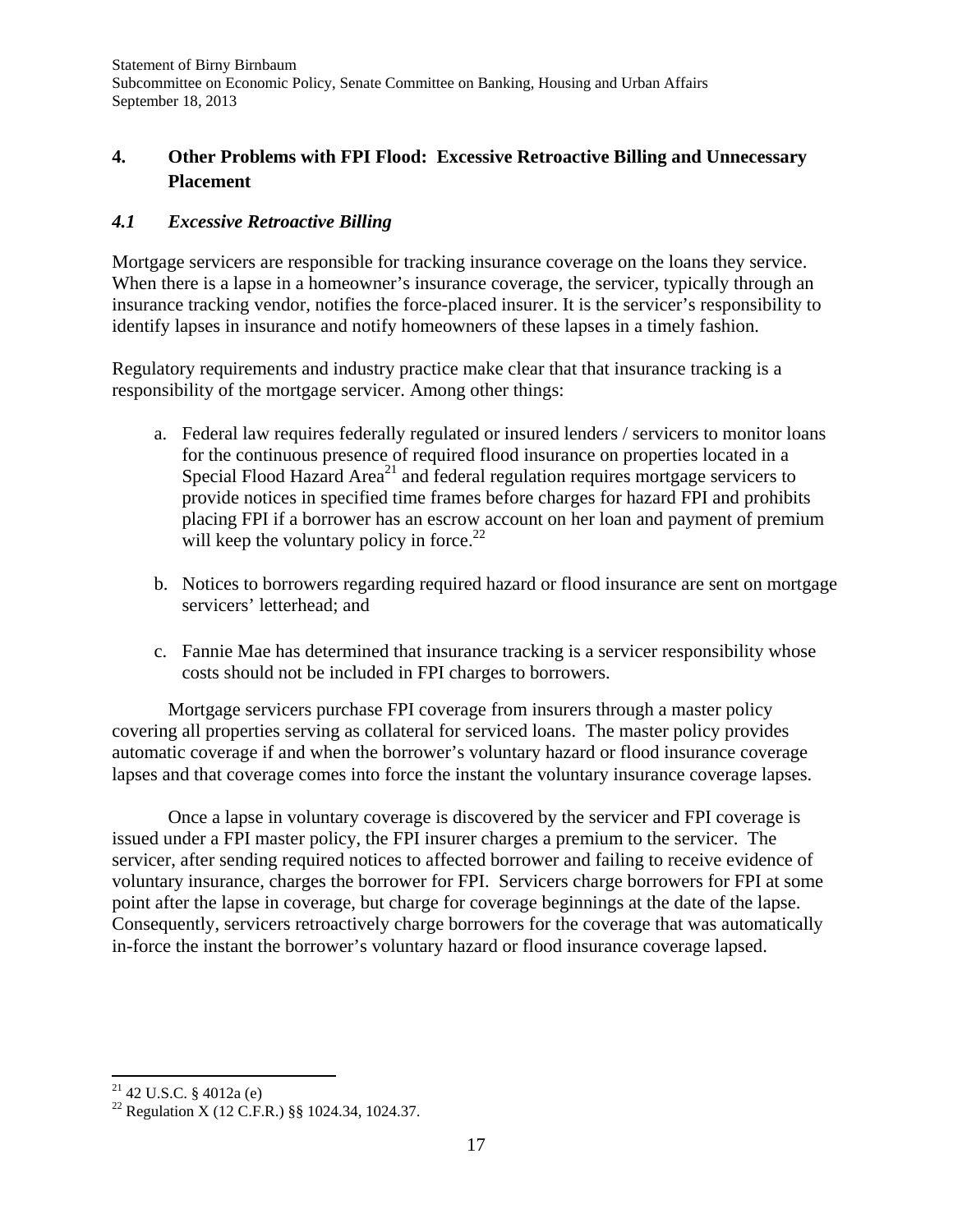It is not unreasonable that the servicer (or insurance tracking vendor) may not instantly discover a lapse in coverage, resulting in retroactive charges for a short period of time--perhaps up to 60 days from the lapse. *It is unreasonable, however, for a servicer to fail to discover a lapse in coverage for an extended period of time, fail to notify the borrower in a timely fashion, and to then retroactively charge for lengthy periods of time.* A 60-day period gives the servicer or vendor sufficient time to discover a lapse in coverage and notify the before imposing any FPI charges. If the servicer fails to identify the lapse in coverage within this reasonable period of time, the servicer – not the borrower – should bear the responsibility for the cost of the FPI.

#### *4.1.1 An Example of Excessive Retroactive Billing for FPI Flood*

On January 30, 2012, Mr. and Mrs. Leghorn<sup>23</sup> were notified by their servicer that temporary FPI flood coverage had been placed for a 90-day period beginning on December 12, 2009. This notice arrived *more than two years* after the alleged lapse in coverage. On March 6, 2012, the servicer charged the Leghorns for FPI flood coverage for the full year from December 12, 2009 to December 12, 2010 – almost 27 months after the lapse in coverage and almost 15 months after the coverage had expired, but only 36 days after the notice of problems with evidence of required insurance.

The servicer then sent a notice the next day, March 7, 2012, to the Leghorns stating that it required evidence of flood insurance for the period from December 12, 2010 through December 12, 2011. Thirty days later, on April 6, 2012, the servicer charged the Leghorns for FPI flood for the period December 12, 2010 through December 12, 2011 – almost 16 months after the lapse in coverage and almost four months after the coverage had expired. Both of these charges were unreasonable because the charges were made long after 60 days from the date of lapse of the voluntary flood policies and long after the Leghorns could make use of the information in the required notices

Retroactive charges for extended periods of coverage are unfair to borrowers for at least two reasons. First, the lengthy retroactive charges render the notice requirements for FPI meaningless. The purpose of the notice requirements is to empower the borrower to take action to avoid FPI charges. When a borrower receives the FPI notices long after she can take any action to avoid the FPI charge, the notice is meaningless. Second, a lengthy retroactive charge means that the servicer has failed to do a reasonable job of tracking voluntary insurance coverage. Since tracking is the servicer's responsibility, it is unfair for the servicer to charge the borrower for the servicer's failure.

<sup>23</sup> See complaint in *Leghorn, et al v. Wells Fargo Bank, N.A.*, Case No. 4:13-CV-00708-JCS (N.D. Cal.).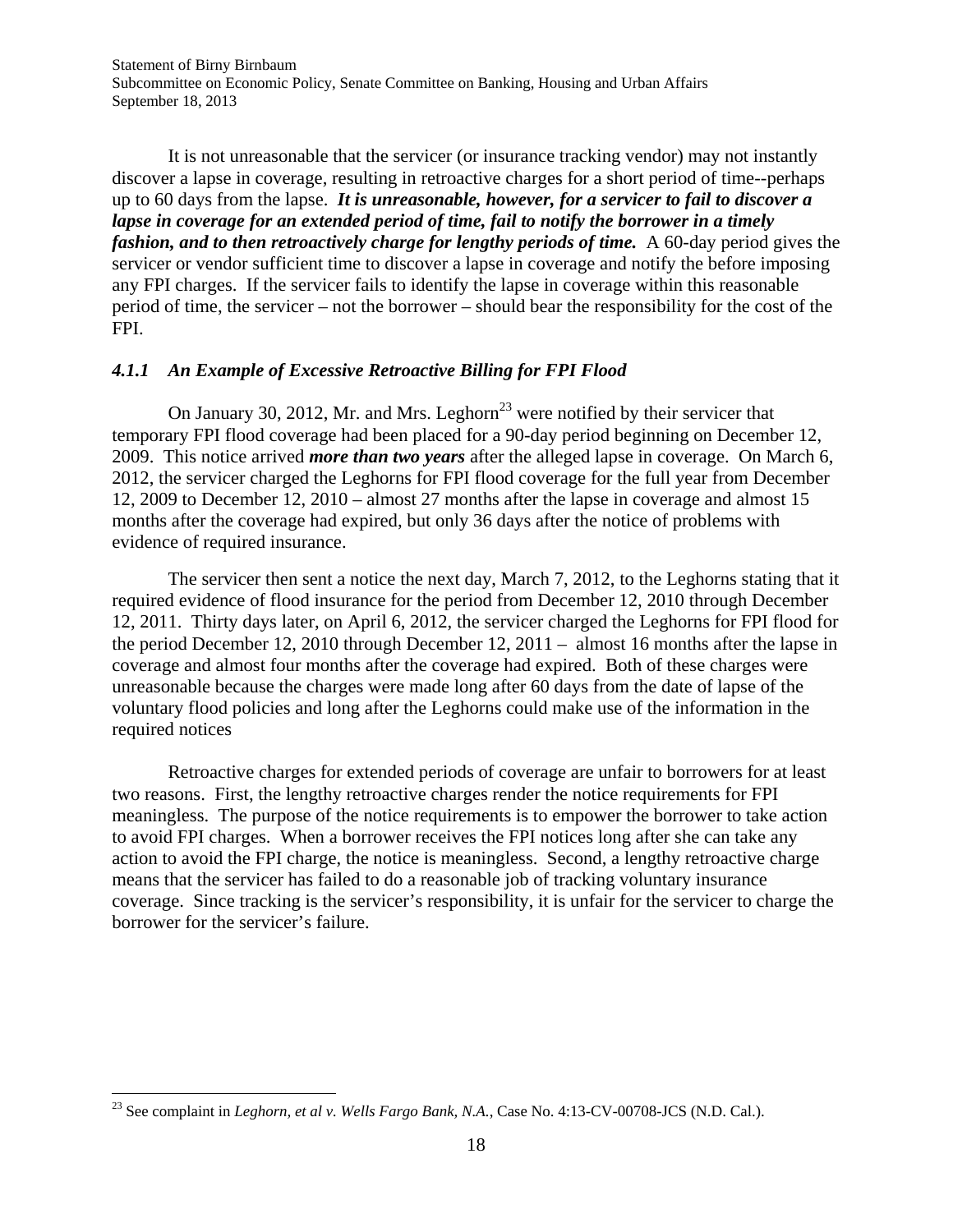## *4.2 Unnecessary FPI Flood Placement*

 Servicers have unnecessarily placed FPI Flood on borrowers because of errors in tracking the need for flood insurance and errors in tracking the presence of voluntary flood insurance. Hundreds of Oregonians have been wrongly charged for FPI Flood because of servicer's false determination that the borrower requires flood insurance. Borrowers are forced to challenge the flood determination and have paid hundreds of dollars to hire surveyors and otherwise provide evidence refuting the servicer's flood determination. The number of such challenges in Oregon has more than doubled over the past several years.<sup>24</sup>

 A concern raised by Oregonians is that penalty increases in the Biggert-Waters Act for lenders who fail to ensure that homes in SFHAs have flood insurance has caused lenders and servicers to place FPIF in more situations when flood insurance is not actually required.

 Another cause of unnecessary FPIF placements is servicers placing FPIF when the servicer could maintain the voluntary flood policy simply by advancing the premium for the borrower who has not had an escrow account or for borrowers with escrow accounts but without sufficient funds to in the escrow account to pay the voluntary flood insurance premium due. When a servicer force-places FPIF, the servicer debits an existing escrow account for the amount of the FPI premium or, in the case of a borrower without an escrow account, creates an escrow account and then debits that new escrow account for the amount of the FPIF premium. Consequently, instead of simply advancing funds to keep the voluntary policy in place, the servicer advances – and charges the borrower – a far greater amount for the FPIF coverage. As discussed below, some help is on the way in 2014 to address this problem

## **5. The Coming Explosion in FPI Flood**

The number of FPIF placements has surely increased this year and will increase even more as the Biggert-Waters Act is implemented. The increase in FPIF placements will be driven by at least three factors. First, many more borrowers will now be required to purchase flood insurance due to new flood maps from FEMA. With more borrows required to purchase flood insurance will come more FPIF placements. Second, the Biggert-Waters-required NFIP rate hikes will raise NFIP premiums for borrowers in a range from significant to massive. As NFIP premiums become unaffordable and borrowers are unable to maintain NFIP coverage, servicers will force-place FPIF. Of course, this is no solution for borrowers since FPIF rates are also very high. Third, as lenders / servicers face greater penalties from Biggert-Waters for failing to ensure required flood insurance is in place, servicers will be likely err on the side of too many FPIF placements.

<sup>24 &</sup>quot;FEMA, lenders wrongly charge Oregon homeowners flood insurance," April 5, 2013, *The Oregonian* at http://www.oregonlive.com/forest-grove/index.ssf/2013/04/fema\_lenders\_wrongly\_charge\_or.html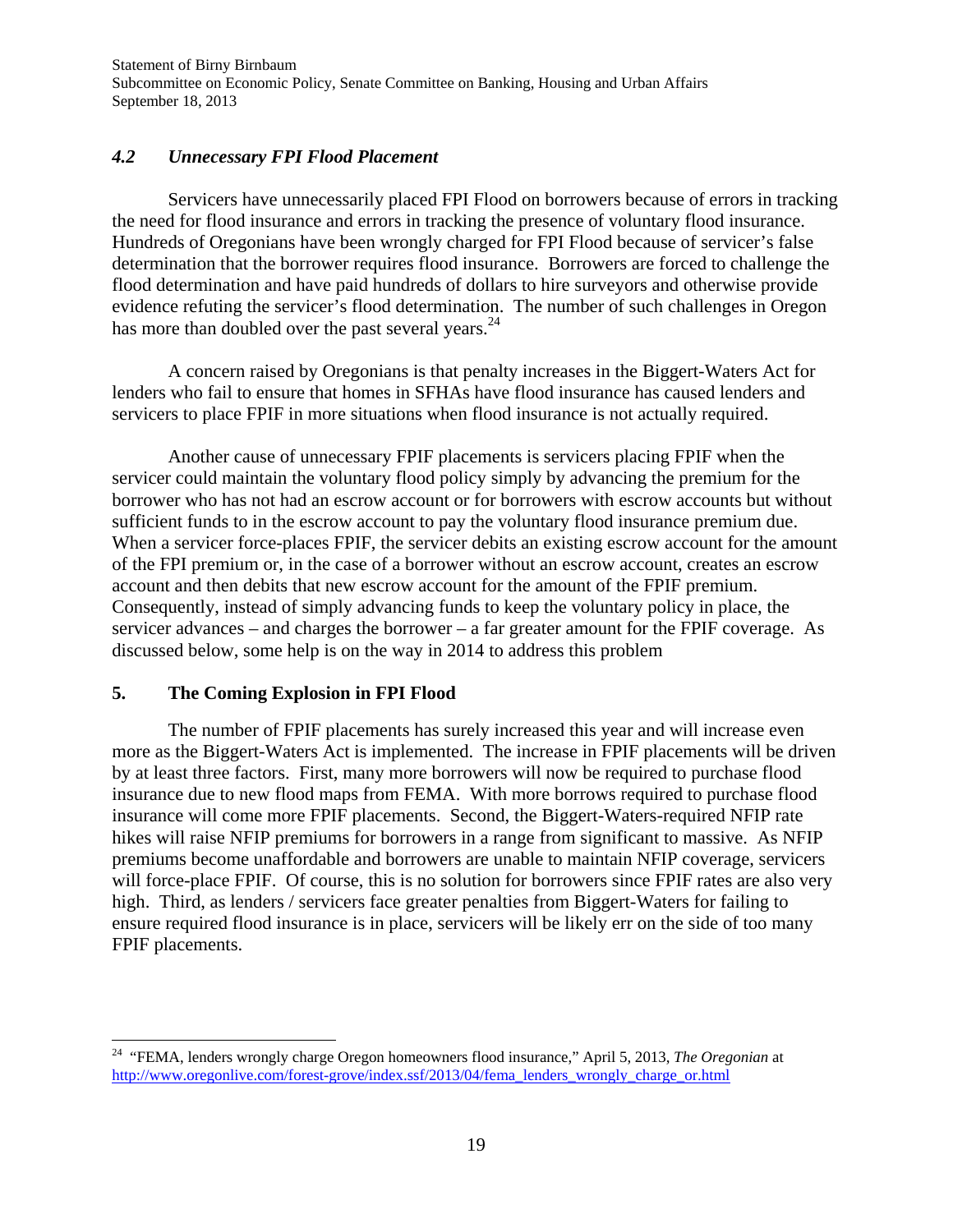Borrowers faced with massive flood insurance premium increases are harmed not only because of the added costs to maintain their mortgage loans, but because the value of their property – and their ability to sell their home – is hugely diminished. I estimate, based on a borrower seeing an increase in NFIP premium from \$600 to \$6,000 annually will lose over \$80,000 in home value.<sup>25</sup>

#### *5.1 Important Consumer Protections Not in Force until Mid-2014*

In January of this year, the Consumer Financial Protection Bureau promulgated a mortgage servicing rule which requires mortgage servicers to advance the funds for a voluntary insurance policy – instead of force-placed FPI – if the borrower has an escrow account in place and if payment of the voluntary insurance premium will keep the voluntary policy in force. This important provision does not, however, protect those borrowers who pay their insurance premiums directly to the insurer and who do not have an escrow account. This provision comes into force in January 2014.

The Biggert-Waters Act includes a provision requiring all lenders to create an escrow account for flood insurance, if flood insurance is required. That provision does not come into force until mid-2014. Together with the CFPB rule, this requirement for creating an escrow for flood insurance should greatly reduce the placements of FPIF. However, these consumer protections do not address the affordability issues associated with increased NFIP rates.

#### *5.2 Little Consumer Protection for Excessive and Unreasonable FPIF Rates*

For many years, the state insurance departments with responsibility to ensure FPIF rates are reasonable and not excessive failed to protect consumers from excessive rates and kickback arrangements between FPIF insurers and mortgage servicers. In recent years, the New York Department of Financial Services has been the leader in identifying and addressing FPI abuses and excessive rates. But, even the NY DFS's fine efforts are focused more on FPI hazard than FPI flood. The settlements between NY DFS and FPI insurers – which include rate filing and minimum loss ratio requirements – do not cover FPI flood. California and Florida are two other states which have taken action to address excessive FPI rates with California obtaining rate cuts of about 30% from FPI insurers. Other states have not taken action to force FPI rate cuts. And the majority of states have approved a new filing by Assurant which allows the servicer to choose the "commission" it wants to receive and increases the rates charged as the "commission" increases. Most state insurance regulators have approved this "pick-your-kickback" filing.

While the CFPB mortgage servicing rule addressed one aspect of unnecessary FPI placements, the rule does nothing to address unreasonable and excessive rates.

<sup>&</sup>lt;sup>25</sup> The calculation is based on a 30-year mortgage at 5%. With a \$600 annual premium, the borrower is paying \$50 per month, which supports a loan amount of about \$9,300. With a \$6,000 annual premium, the borrower is paying \$500 per month which supports a loan amount of about \$93,000. With the \$6,000 annual NFIP premium, a home buyer would be able pay about \$84,000 less for the home and still have the same monthly payment as a home purchase with a \$600 NFIP annual premium.